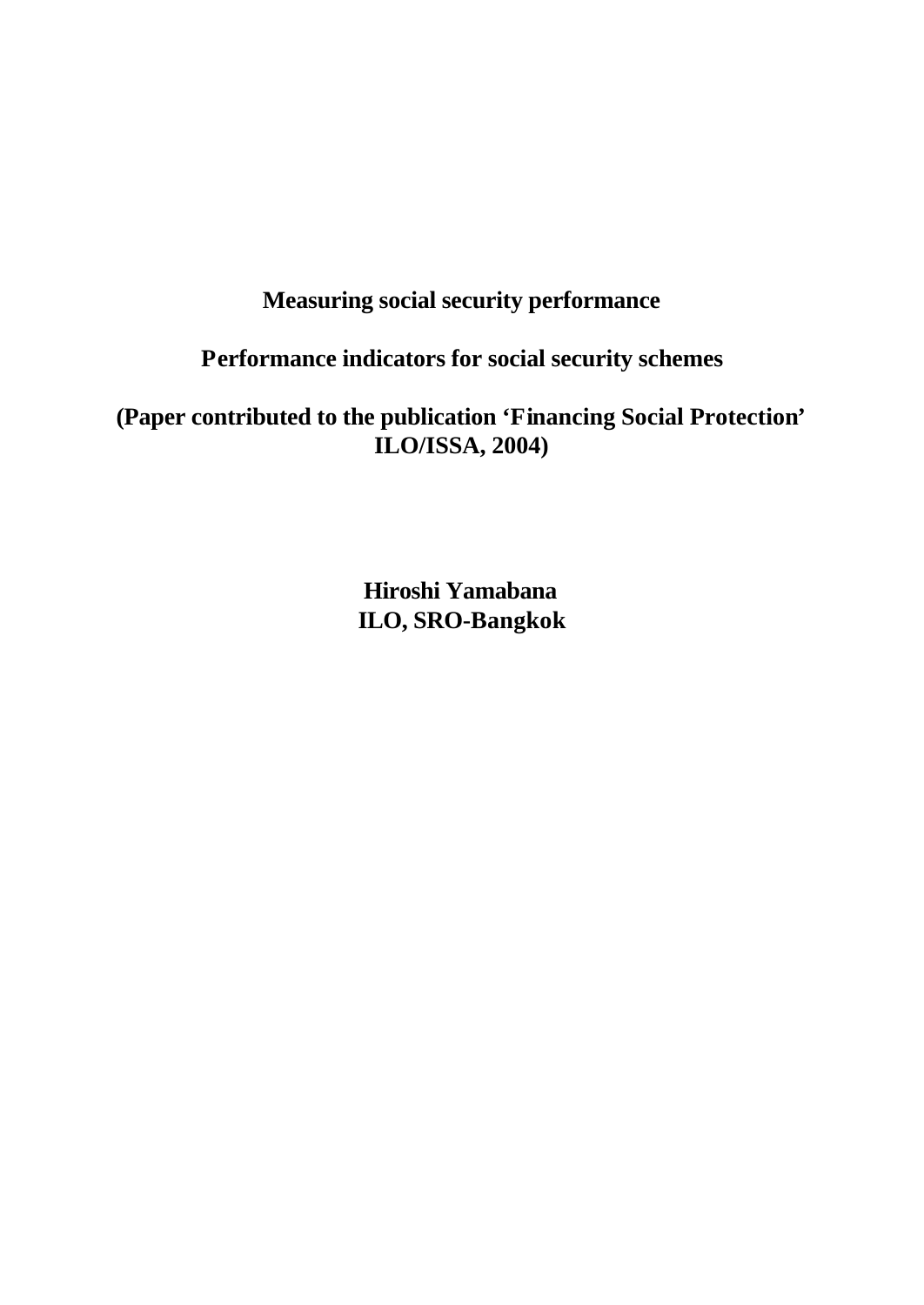# **Contents**

- **1. Introduction**
	- **1.1 Necessity of measuring performance of social security**
	- **1.2 Users of performance indicators**

# **2. A set of indicators**

- **2.1 The indicator concept**
	- **2.1.1 Scope of the indicators**
	- **2.1.2 Necessary characteristics of indicators**
	- **2.1.3 Dimensions of social security**
- **2.2 The social security performance indicator set**
	- **2.2.1 Legal indicators**
		- **2.2.1.1 Contribution indicators**
			- **2.2.1.1.1 Coverage**
			- **2.2.1.1.2 Others**
		- **2.2.1.2 Benefit indicators**
			- **2.2.1.2.1 Benefit level**
				- **2.2.1.2.2 Others**
	- **2.2.2 Governance indicators**
		- **2.2.2.1 Registration**
		- **2.2.2.2 Contribution collection**
		- **2.2.2.3 Benefit payment**
		- **2.2.2.4 Administrative expenditure**
	- **2.2.3 Financial indicators**
		- **2.2.3.1 Finance in national economy**
		- **2.2.3.2 Actuarial aspects**
		- **2.2.3.3 Investment**
- **3. Conclusions**

# **Annexes**

- **Annex 1a Standard indicators (full set)**
- **Annex 1b Core indicators**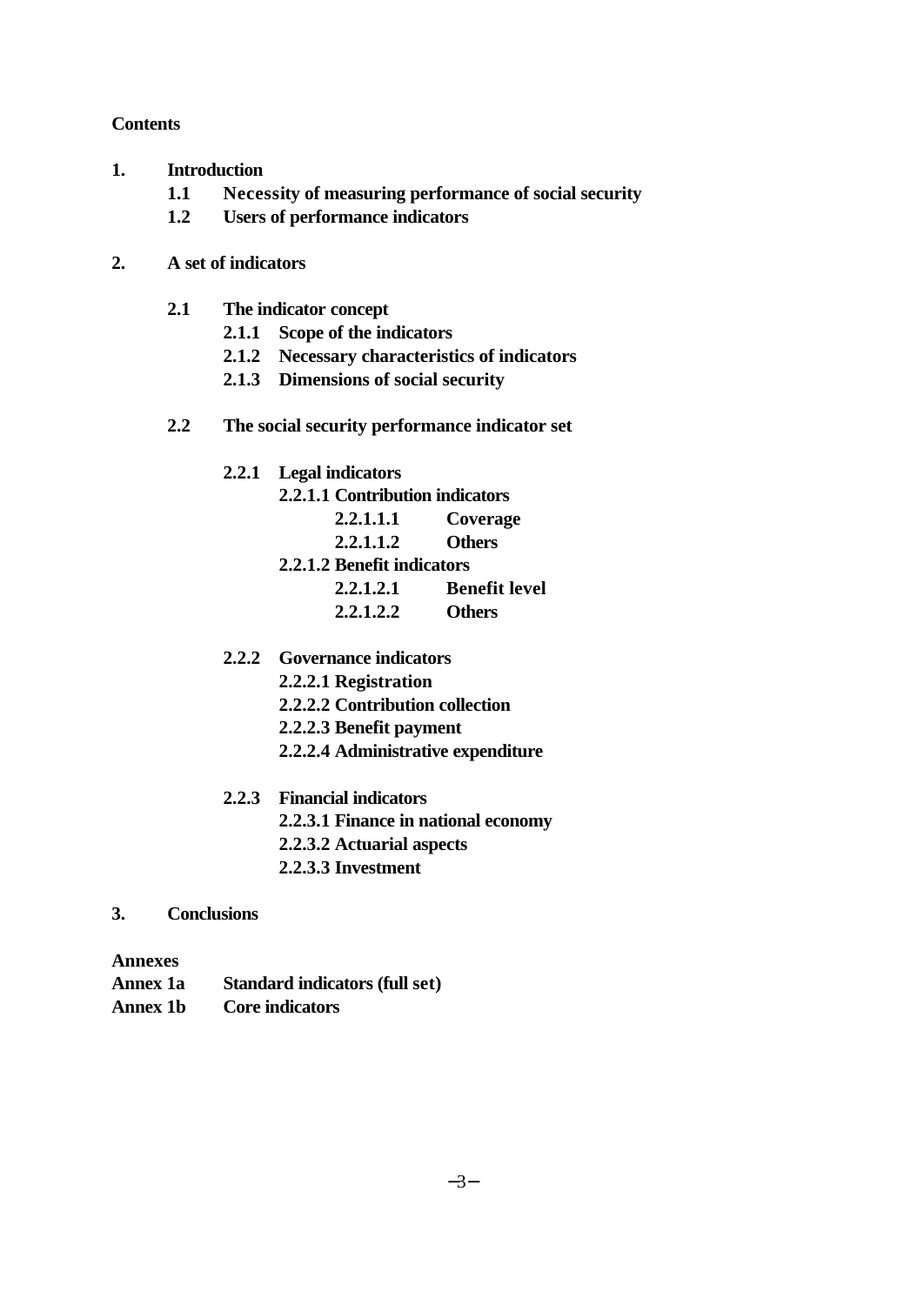# **1. Introduction**

### **1.1 Necessity of measuring performance of social security**

Since the first broad system of social insurance was created by the Government of Germany under Chancellor Bismarck between 1883 and 1889, a century has passed and the number of countries with social security programme has been steadily expanding. The impact of social security, to the welfare of people and to the general economy, has increased in line with the increase this increase. However, when having a glance at the overall performance of social security in many of these countries, it has been disappointing, especially essential aspects such as the extent of social security coverage.

Although it would be difficult to list up all the various and complex reasons of disappointing performance of social security, there are some obvious reasons. Some are external: many schemes are struggling to cope with new obligations in a new political and economic environment and make efforts to adjust themselves to the situations. These are classified as design issues of social security. Some are internal and so-called 'governance<sup>1</sup>' problems: many schemes lack fundamental information, for example, how many are covered compared to how many should be covered according to the legislation or the relative level of the present contribution rate compared to the pay-as-you-go cost rate (the contribution rate which is necessary to balance annual expenditure and income). As a consequence, policy makers and administrators of social security schemes cannot and do not take necessary measures to remedy shortcomings of the schemes and this inevitably leads to the lack of confidence of people in social security and may cause failure of social security.

In particular, governance problems persist because of  $\hat{c}$ :

at the strategic or macro-policy level,

- no mechanism for monitoring the overall performance of the social security schemes;
- insufficient quantitative analysis to provide sound basis for decision making; and
- at the operational level,

l

failure to establish key indicators relating to objectives in order to monitor performance.

Whether problems arise from conceptual and design issues or governance issues, they cannot be solved without clear understanding of the issue. Remedial actions can be taken only after

<sup>2</sup>Please see Bailey C. 'An operational framework for pension reform'.

<sup>&</sup>lt;sup>1</sup>Governance in this document does not only refer to the management of social security in a narrow sense but also to a more broad sense of all the elements how objectives of social security are efficiently and effectively met.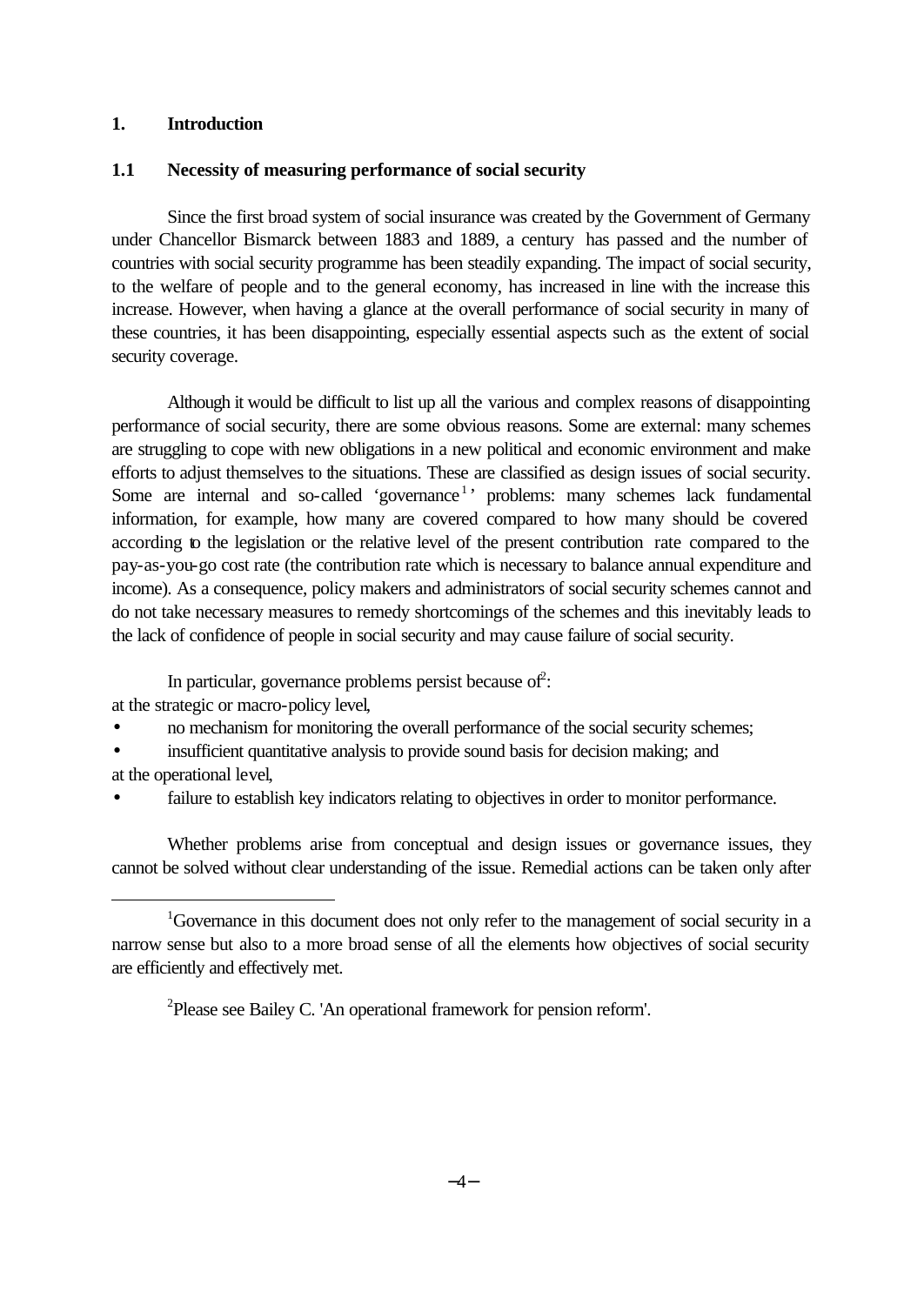diagnostics are clearly specified. In order to improve planning and governance of social security, it is the very first step to have correct information and analyse from various points of view how the schemes are performing. Even though it usually takes much time and energy to clarify situations and to discuss problems not based on ideology but based on facts, this step is fundamentals for logical and democratic decision-making among democratically-elected stakeholders, which is the only successful and sustainable for a long term operation of social security. Performance indicators serve as a catalyst for enhancing democratic and decision-making process through greater transparency of the system.

From the point of view of sustainability of social security, necessary information should be standardised so that information is useful for understanding the situation of the scheme and should be collected regularly so that historical analysis can be carried out. However, it is not easy to choose and prepare information of essential aspects of social security without wide and deep knowledge and experience of social security in both domestic and international contexts. Furthermore, in the context of scarce resources, particularly in developing countries, core data should be carefully selected so that they should effectively give essential information<sup>3</sup>.

Although the basic concept of having indicators has been discussed in some papers, no standard set has been produced<sup>4</sup>. Difficult as it is to standardize indicators in different social and economic content, a set of standard quantitative indicators should be developed as a handy tool of assessment of the scheme, which might lay common factual basis in decision-making process by all social partners, i.e. various stakeholders of social security schemes, i.e. managers and supervisory bodies of the schemes as well as contributors and beneficiaries of the scheme.

### **1.2 Users of performance indicators**

l

Those who have an interest in the social schemes and are involved in the planning and governance of the schemes - the stakeholders - are governments, social security institutions (both public and private), the social partners - employers and workers - and contributors and beneficiaries who may or may not be workers.

Social security schemes are well-adapted to various needs of different stakeholders when there is a wide consensus among various stakeholders. As transparency of information is one of the

 $3$ It is often seen that necessary information is lacking in a thick statistical yearbook partly because they are not related with other statistics or partly because they become obsolete in the changing environments.

<sup>&</sup>lt;sup>4</sup> For example, see Tamburi G. and Mouton P. 'Social security indicators'.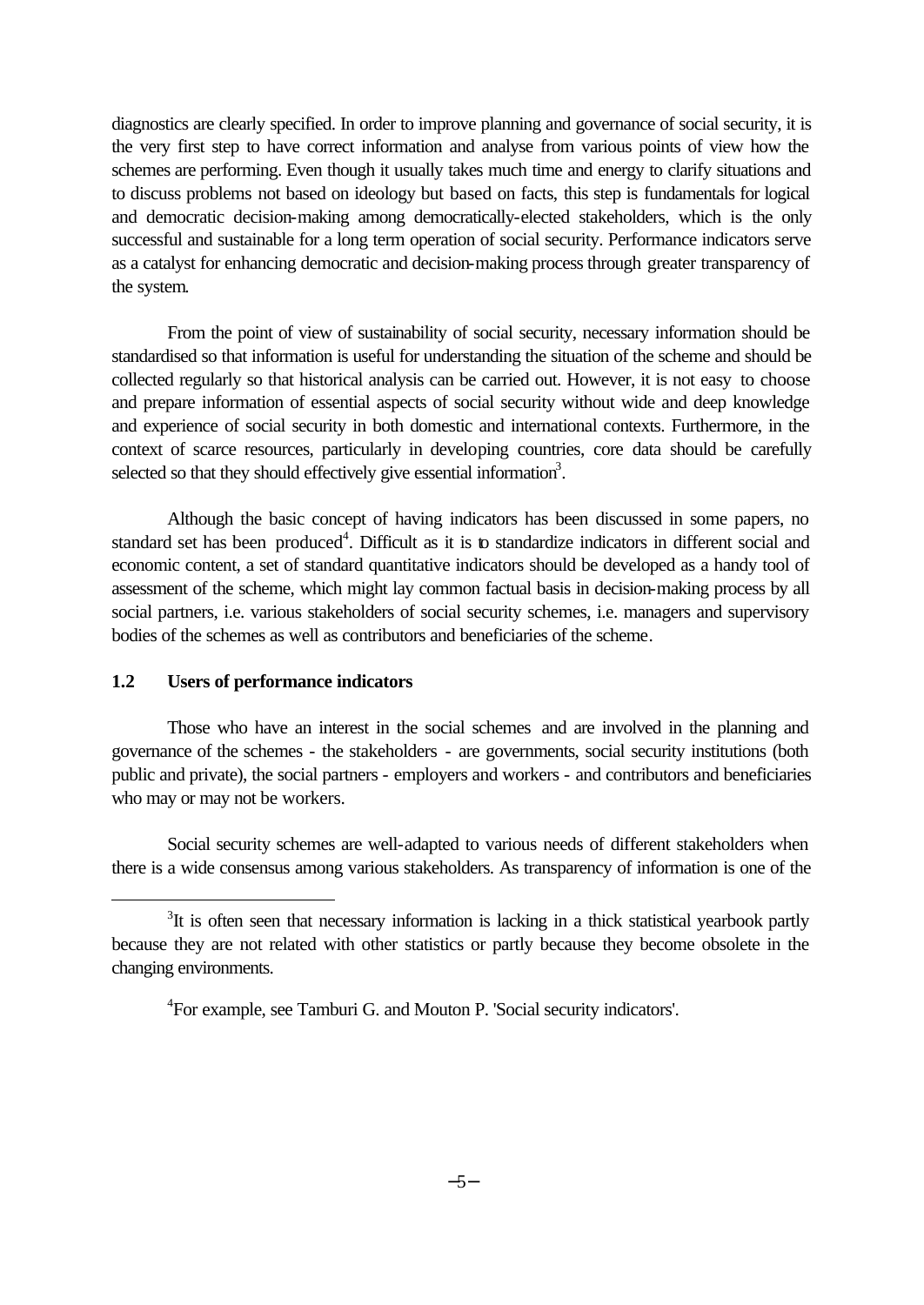most important conditions for establishing a consensus among stakeholders, performance indicators should be developed and serve for different stakeholders according to their different needs.

However, it should be well noted that there are conflicting requirements of indicators owing to variety of stakeholders, notably simplicity vs. comprehensiveness of indicators: professional stakeholders, who have extensive knowledge and experience on social security (e.g. social security policy analysts who carry out detailed researches on social security and managers of social security schemes who deal with day-to-day managements) do not hesitate to and are rather willing to have many indicators of different hierarchies and categories in order to have better ideas of how the scheme is performing from different points of view, while non-professional stakeholders with less knowledge and experiences of social security (e.g. high-ranking officials in government, board members of social security institutions, representative of employees, workers, and contributors and beneficiaries to the schemes) might like to rely on several, simple indicators. There are other conflicting needs or requirements for indicators, which is discussed in the next section in more details.

This paper should be considered as a starting point for enhancing performance of social security schemes by establishing a set of indicators. A real implementation of these indicators in a specific country, i.e. modifying indicators proposed in this document in line with the specific scheme, collecting necessary statistics, calculating indicators based on statistics, analysing and reporting them to stakeholders, and finally discussing problems on these indicators, is a much longer way to go. However, it should be stressed that going through this process itself is an import process of enhancing governance of the scheme: for instance, those who plan the whole set of indicators are forced to think what indicators are necessary for analysing performance of social security schemes; statisticians realize what statistics are necessary but lacking; those who discuss problems based on indicators think in a organized way what should be remedied with respect to the scheme.

# **2. Scheme-based performance indicators**

### **2.1 The indicator concept**

### **2.1.1 Scope of the indicators**

Since indicators should serve as a governance tool for social security schemes, they should be constructed in a way that they measure, in principle, every quantifiable aspect of multidimensional phenomena of social security in an organized way. Although perfect standardization of various social security schemes all over the world is impossible owing to individual features of each scheme, the scope of indicators is set as wide as possible. Many indicators should be valid regardless of different characteristics of social security schemes, such as types of schemes, financing methods (e.g. tax-financed vs. contribution financed, the pay-as-you-go system vs. funded system) or types of benefits (pensions, short-term benefits etc.). Furthermore, indicators should measure performance of social security in the context of the country in general (e.g. coverage of all social security schemes, not the coverage of a specific scheme) as well as specific performance of the scheme.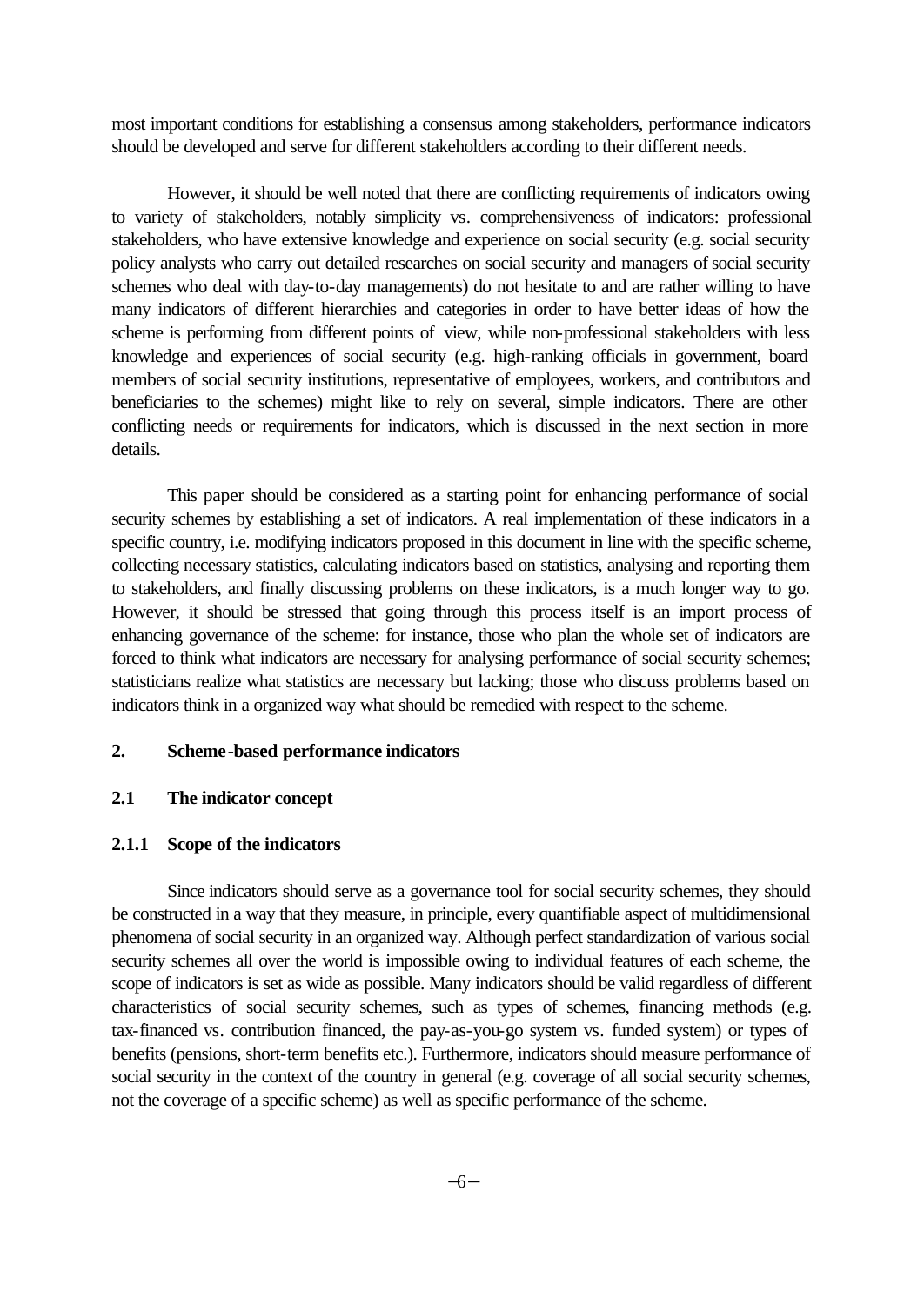Since indicators should give a clear picture of all aspects of social security and should be used in decision-making process as well as in improvement of day-to-day businesses of social security schemes, the range of indicators is not only limited to indicators in a 'narrow' sense, i.e. those measuring day-to-day administrative efficiency (e.g. speed of contribution collection and benefit payments), but also covers such areas as the effect of scheme design (e.g. maximum and minimum ceilings on contribution-base salary) or a financial status of the scheme (the pay-as-you-go cost rate).

In addition, indicators do not only measure efficiency of schemes (e.g. The scheme is more efficient in benefit payments if the time-lag between the claim and the payment is smaller.) but also describe a state of the scheme which has nothing to do with the notion of efficiency (e.g. The pay-as-you-go cost rate itself does not tell whether the scheme is managed well or badly.)

As each country or scheme has its characteristics, some indicators might need modifications in line with the specific context surrounding the scheme.

### **2.1.2 Necessary characteristics of indicators**

There are some characteristics which indicators should satisfy. It is essential that indicators should be selected to satisfy as much necessary characteristics mentioned below as possible. Some of the characteristics overlap characteristics required for statistics or financial reports such as  $\alpha$  accounting reports<sup>5</sup> and some are more pertinent to indicators (e.g. conciseness).

It should be well noted that some of the below-mentioned features sometimes conflict with each other. For example, comprehensiveness cannot always go with the notion of quantifiability, since not every aspect of social security is quantifiable. Some compromise among characteristics should be made in order to construct a set of performance indicators. However, the following characteristics can be born in mind when a set of indicators is constructed or revised according to different environments and changing needs of social security.

### *Comprehensiveness*

l

As mentioned in 2.1.1, the scope of indicators should be as wide as possible and the dimensions of them should be established so that they measure all essential aspects of social security. The standard indicators are constructed, in principle, so that they can be applied to any country and any scheme and cover all essential dimensions, such as coverage, benefit and contribution level,

<sup>&</sup>lt;sup>5</sup>See 'Principles of Health Accounting for International Data Collections, Working Party on Social policy Ad Hoc Meting of Experts in Health Care (OECD, 1997)' for summary of criteria of National Health Accounts (NHAs).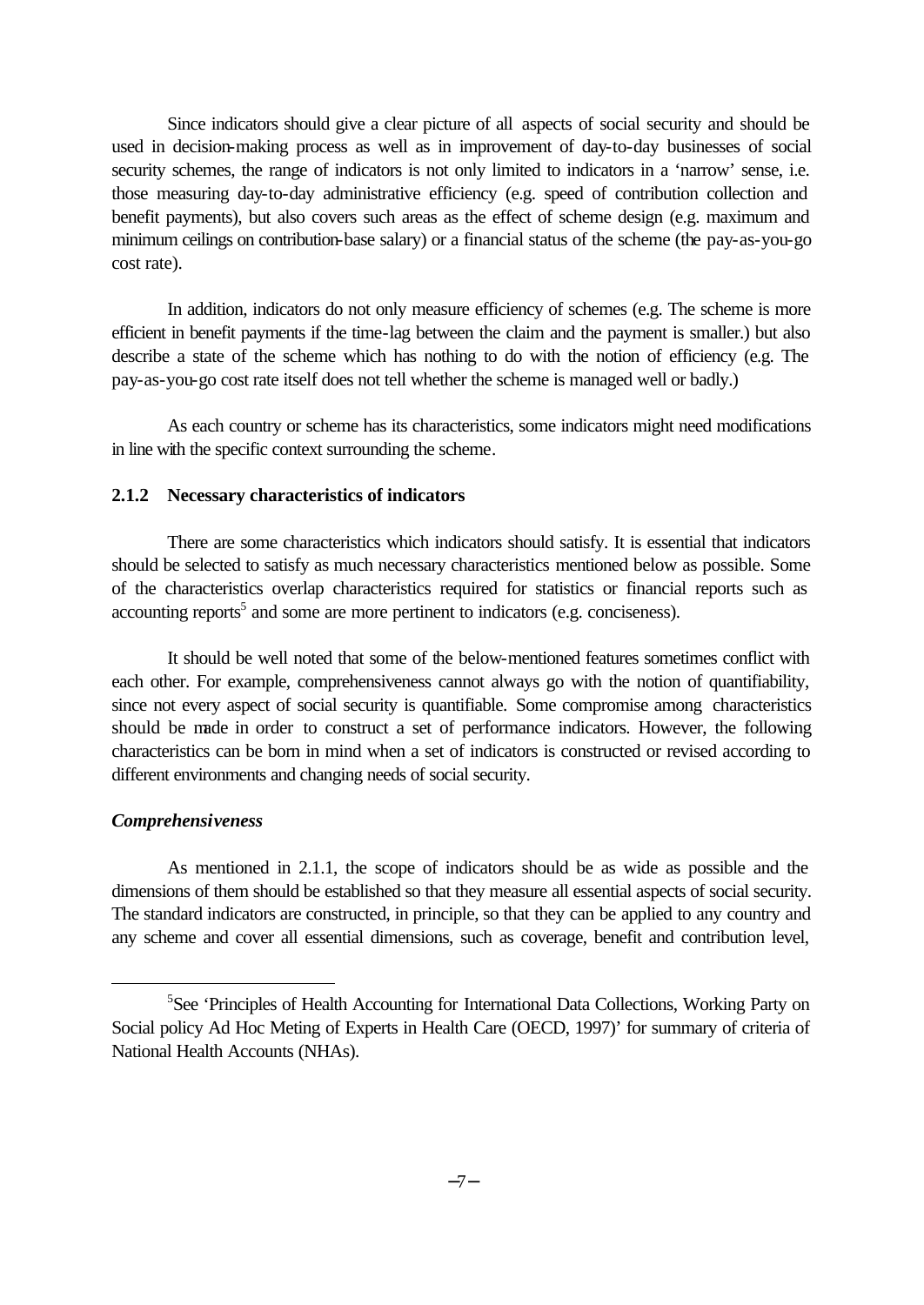administrative efficiency and the financial status.

However, this paper mainly targets at national formal sector schemes. Different approaches should be taken for informal sector schemes, e.g. community based schemes, where statistics are in their nature difficult to get. Besides, the indicators for health insurance are not considered in this paper because it cannot be standardized of the specific nature of benefit packages (i.e. benefits in kind).

### *Consistency*

It is important that indicators are consistent over time (i.e. internal consistency of itself), especially for those which have much to do with historical development of the scheme, such as the demographic ratio (the number of beneficiaries divided by the number of insured persons). Besides consistency over time, since some indicators are closely related with one another and studied in relation to other indicators (e.g. the pay-as-you-go cost rate is in principle the product of the demographic ratio and the replacement rate.), interrelated consistency should be secured by the definition of each indicator and by using consistent statistics in calculating related indicators.

# *International comparability*

Although poor consistency of underlying statistics and different social and economical situations of each country do not allow naive cross-country comparison of indicators, studying indicators in the international context sometimes helps to understand the situation in the country.

For example, the pay-as-you-go cost rate in any country will inevitably increase in the long run by aging so long as the benefit level is kept and it can be understood by looking at the increasing demographic ratio. Hence, stakeholders of the scheme with young demographic structure can roughly guess some future prospects by comparing these indicators with those of the schemes with more aged demographic structure (e.g. schemes of the OECD countries).

It might be possible that some indicators of other countries can be used as yardsticks to compare with indicators of one's own country. Of course, much attention should be paid in interpreting indicators in the international context, e.g. comparing indicators of one's own country with other countries. Otherwise, international comparison often leads to wrong or skewed conclusions. For instance, even indicators on efficiency (e.g. handling time of contributions or benefits), which are comparably easy to understand, are heavily influenced by social and economic development factors (e.g. the level of understanding of the scheme or general education level of insured persons, beneficiaries and the staff, equipment of the scheme, most notably, electronic data base of insured persons and beneficiaries). Therefore, it is sometimes meaningless to compare a scheme that has just started operations in a developing country to a developed country scheme with a long history. Adding to this, underlying statistics of each country for calculation of indicators is often inconsistent with each other. In this case, it is more practical and useful to coordinate underlying statistics and start comparison to other countries under similar social and economic conditions.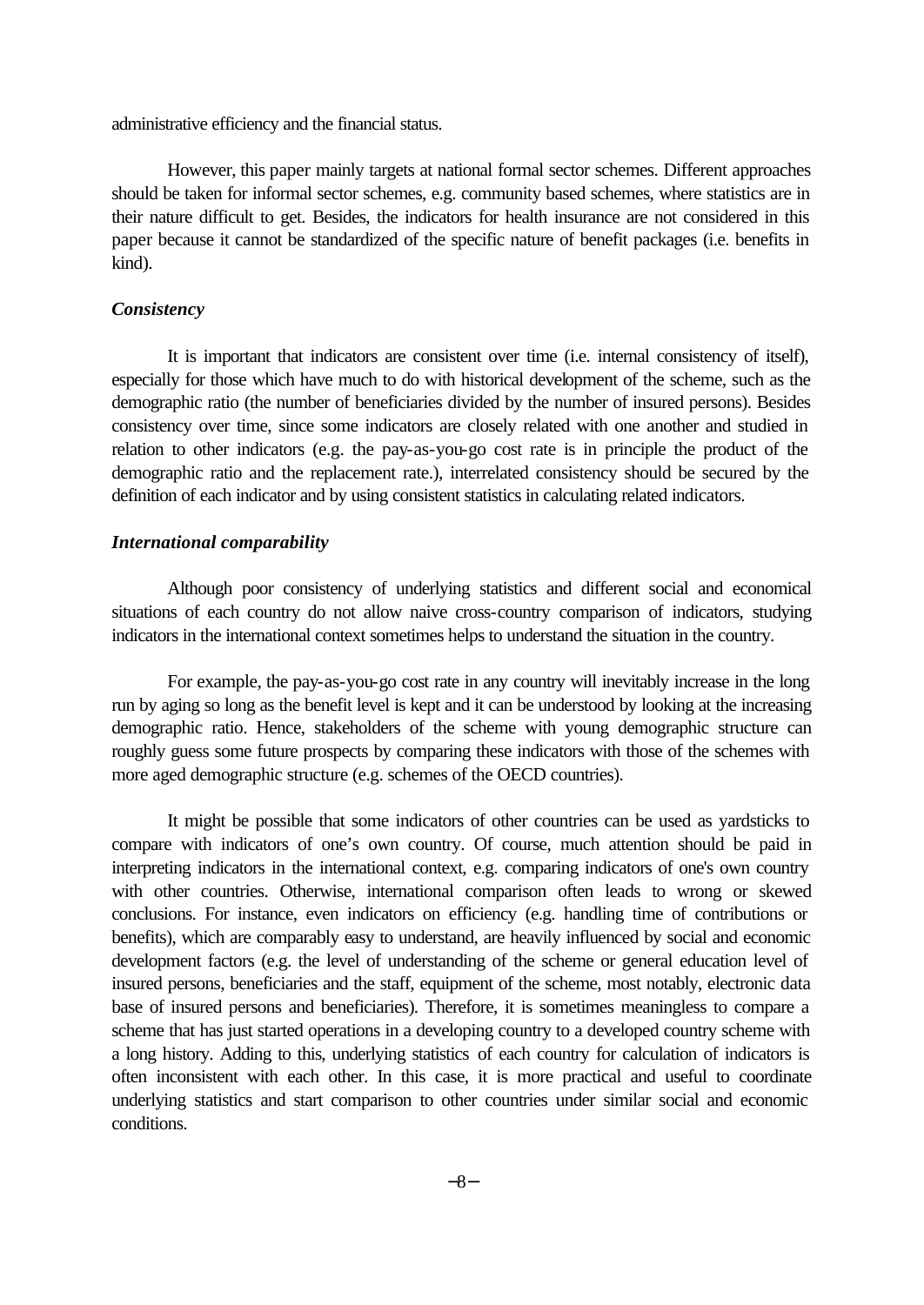# *Relevance*

It is sometimes seen that voluminous statistical yearbooks and accounts have been filled with obsolete data and that they cannot be utilized efficiently due to missing links to other data due to lack of hierarchy in the data structure. In other words, some of the data, especially absolute figures, may not 'speak' themselves.

For example, although the absolute number of contributors to a social security scheme is basic and indispensable information, it is not sufficient to have an idea of the coverage of social security schemes. The situation of coverage is more clearly understood when it is related with number of employees (including self-employed persons) in general or the number of those who should be covered according to the legislation: the former gives the idea of the coverage rate in a wider sense (i.e. the coverage rate compared to the maximum potential number of coverage, probably beyond the scope of the legislation) and the latter gives an idea of the coverage in a narrow sense (i.e. the coverage rate compared to the legal potential number of coverage without changing the present legislation on coverage). Another example is the number of old-age pensioners. To understand the financial aspect of the scheme, it is necessary to compare the number of these pensioners with the number of contributors, which gives the demographic ratio.

In short, indicators are supposed to give concise and summarised information which contributes to better understanding of the situation of social security.

# *Quantifiability*

It goes without saying that indicators should be expressed in numbers. Since not every aspect of social security is quantifiable, it should be well noted that indicators are not the almighty; they have limitations in themselves. Adding to this theoretical limitation of indicators, data deficiencies, sometimes caused by lack of financial resources for underlying data collections, lead to non-theoretical but real difficulties in the aspect of 'quantifiability' since much of the underlying data are often unavailable. Bearing these difficulties in mind, the ground design of indicators at the planning stage should be made with as wide scope as possible, to ensure the above-mentioned comprehensiveness and the incessant effort should be made to improve underlying statistics. Good data are foundation of establishing performance indicators, but this is not a one-way process: performance indicators may also encourage improving underlying statistics as a by-product.

Adding to the above-mentioned characteristics, feasibility is an important feature that should be taken into consideration when indicators are applied in a real world. In this paper, the first step is to define the set as wide as possible and some core indicators are selected afterwards, taking into account the criticalness and also the feasibility.

### **2.1.3 Dimensions of social security**

In order to plan a set of social security indicators, it is dispensable first to clearly understand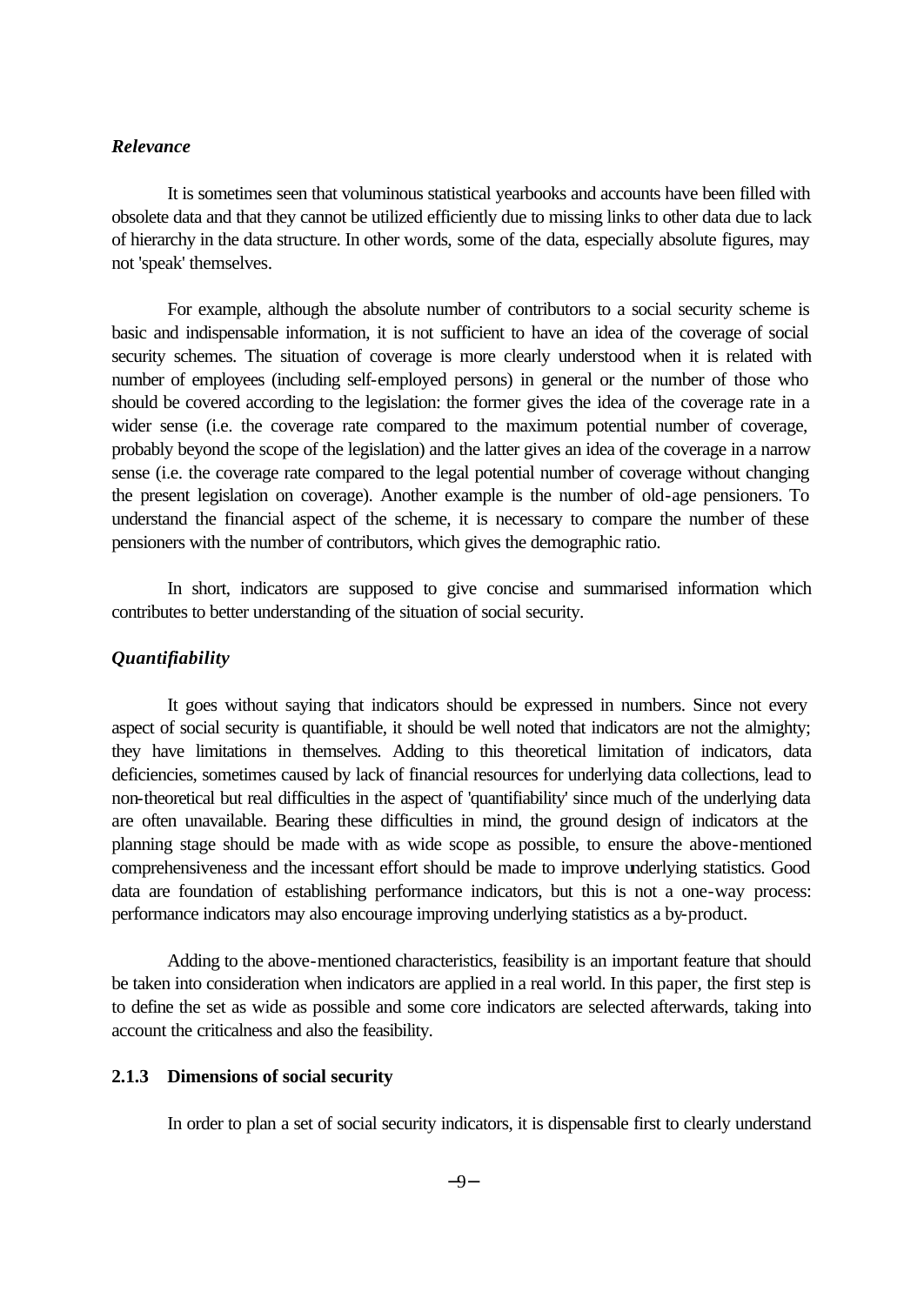the objective of social security and to find out and analyse key elements of social security in an organized way. As social security is a multidimensional and complex system, determining a set of indicators itself is one way of interpretation of this complex object.

According to the ILO publication titled 'Introduction to Social Security', the definition of social security is:

'the protection which society provides for its members, through a series of public measures, against the economic and social distresses that otherwise would be caused by the stoppage or substantial reduction of earnings resulting from sickness, maternity employment injury, unemployment, invalidity, old age and death: the provision of medical care, and the provision of subsidies for families with children.'

The question is to define crucial aspects of social security for achieving the objectives. Social security functions well, provided:

- (1) the legal framework is well established in line with sound social security principles (e.g. wide coverage, appropriate benefit level);
- (2) the governance or management of the scheme is performed efficiently in line with the legal framework (e.g. efficient contribution collection, benefit disbursement, contained administration cost); and
- (3) sound financing of the scheme guarantees its sustained operation (e.g. affordable level in the national economy, appropriate contribution level, efficient investment).

Therefore, although it is impossible to classify completely all aspects of social security into these three categories because of overlapping nature of these categories, the indicators are firstly classified into these three broad categories for analysis of functional aspects of social security, i.e. legal indicators, governance indicators and financial indicators. As some of the nature of these three categories overlap each other and interact with each other (e.g. the benefit level and the administration cost has also some implications on financing.), it should be well noted this classification into three categories are not definitive and rough. Still, this classification gives rough but global picture of how social security is functioning. Indicators are developed in these three umbrella categories.

The word 'performance' may lead to misunderstanding that every indicator can be used like scores in examinations: i.e. one can simply judge the performance of the scheme by looking the number of the indicator. Some allow this kind of interpretation; a social security scheme performs better as the coverage rate is high. However, the demographic ratio, one of the important indicators to tell the status of aging of the scheme, tells nothing about the scheme is performing well or badly: it shows the status of aging objectively. The same applies to funding ratio: it cannot be said in general the high funding ratio is better or worse. Many financial indicators (e.g. the demographic ratio, the pay-as-you-go cost rate) fall in this type: they provide key information of where the scheme stands and are important because they provide information to understand the situation of the scheme in a clear and organized way. In addition, it is necessary to pay attention in interpretation of even those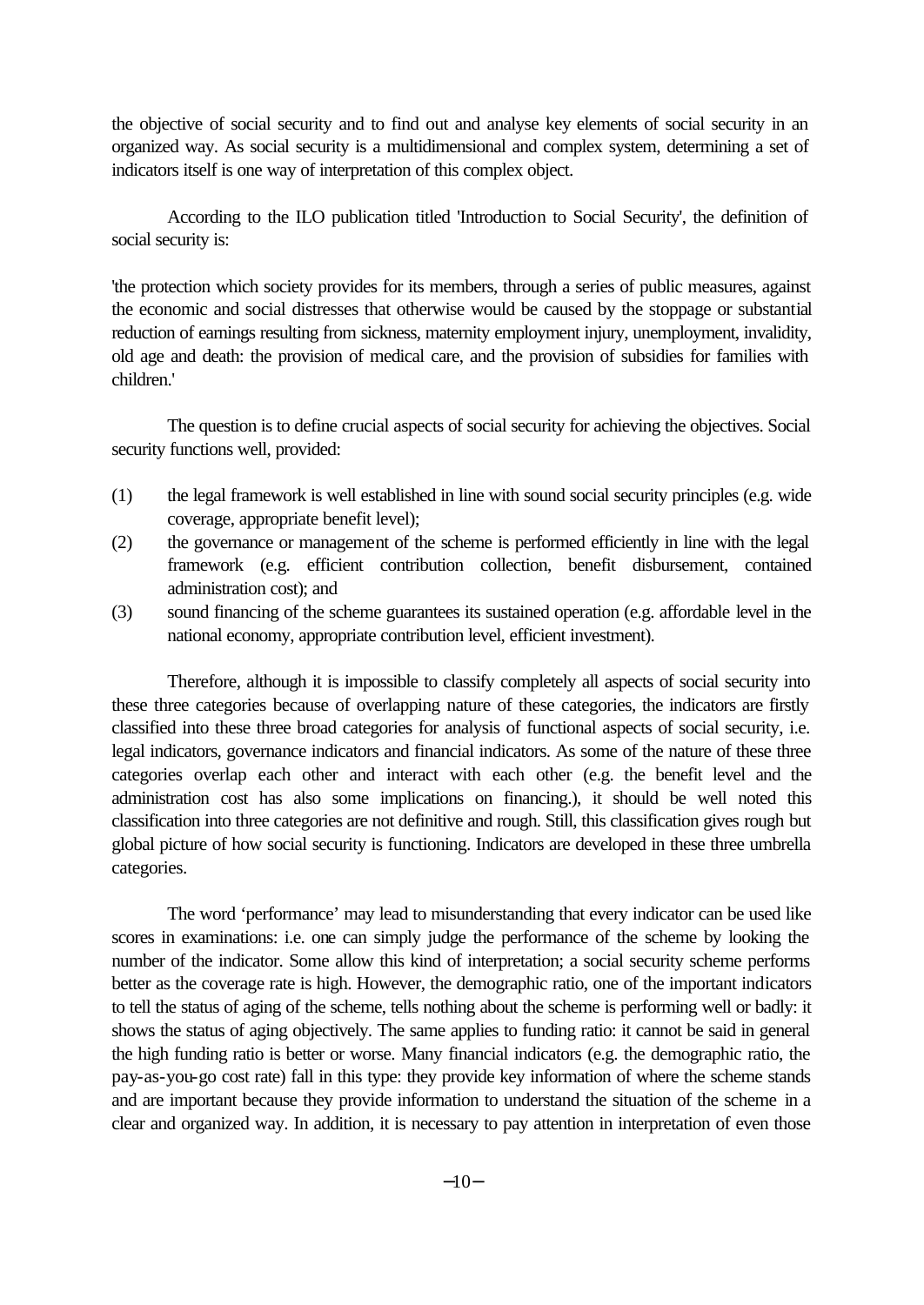indicators which may seem easy to understand. For instance, the replacement rate tends to be interpreted 'The higher, the better'. It goes without saying that a minimum level should be attained (cf. ILO convention No. 102). However, overly generous benefits which are incompatible of net income of working generations may lead to inter-generational conflicts and also have negative repercussions on financing of the scheme. One should be too careful in interpreting what each indicator means and what kind of relations indicators have with each other.

# **2.2 The social security performance indicator set**

According to the above-mentioned three broad categories, key elements of each category are investigated and a set of indicators are developed. Each indicator developed with detailed explanations, including technical details (e.g. calculation method), is listed in the Annex. The underlying ideas are explained in this section.

# **2.2.1 Legal indicators**

With regard to legal and fundamental system issues on social security, the ILO conventions and recommendations on social security (e.g. Convention No. 102 (Convention concerning minimum standards of social security) is used as a standard reference of key design features of social security (e.g. coverage, the replacement ratio, the indexation of benefits). The legal indicators are first classified into indicators concerning contributions and benefits. Coverage is the most important concept for contribution and the benefit level is the most important concept for benefits. Therefore, three indicators are selected as core indicators among all legal indicators, i.e.

- Legislative coverage rate for insured persons  $(L-1-1)$
- Relative average replacement ratio of benefits in payment  $(L-4-1)$  and
- Effective rate of adjustment of benefits in payment  $(L-5)$

# **2.2.1.1 Contribution indicators**

 With respect to indicators concerning contributions, coverage, not only in the number of persons but also in the wage, is the main feature to be assessed.

# **2.2.1.1.1 Coverage**

Coverage is very important and low coverage is often emerges one of serious obstacles in social security. Besides, this is a very complex issue because the definition of the term 'coverage' is often ambiguous in many cases and differently used in each case. There are various and complicated causes of low coverage. It is often very difficult to obtain good statistics which enable an analysis of this matter. Therefore, it is intended in this study that the coverage is analyzed in several different hierarchies in an organized way so that each indicator of coverage corresponding to each different hierarchy explains different reasons for coverage problems.

First, the concept of coverage is roughly classified into two hierarchies, i.e. the legal (or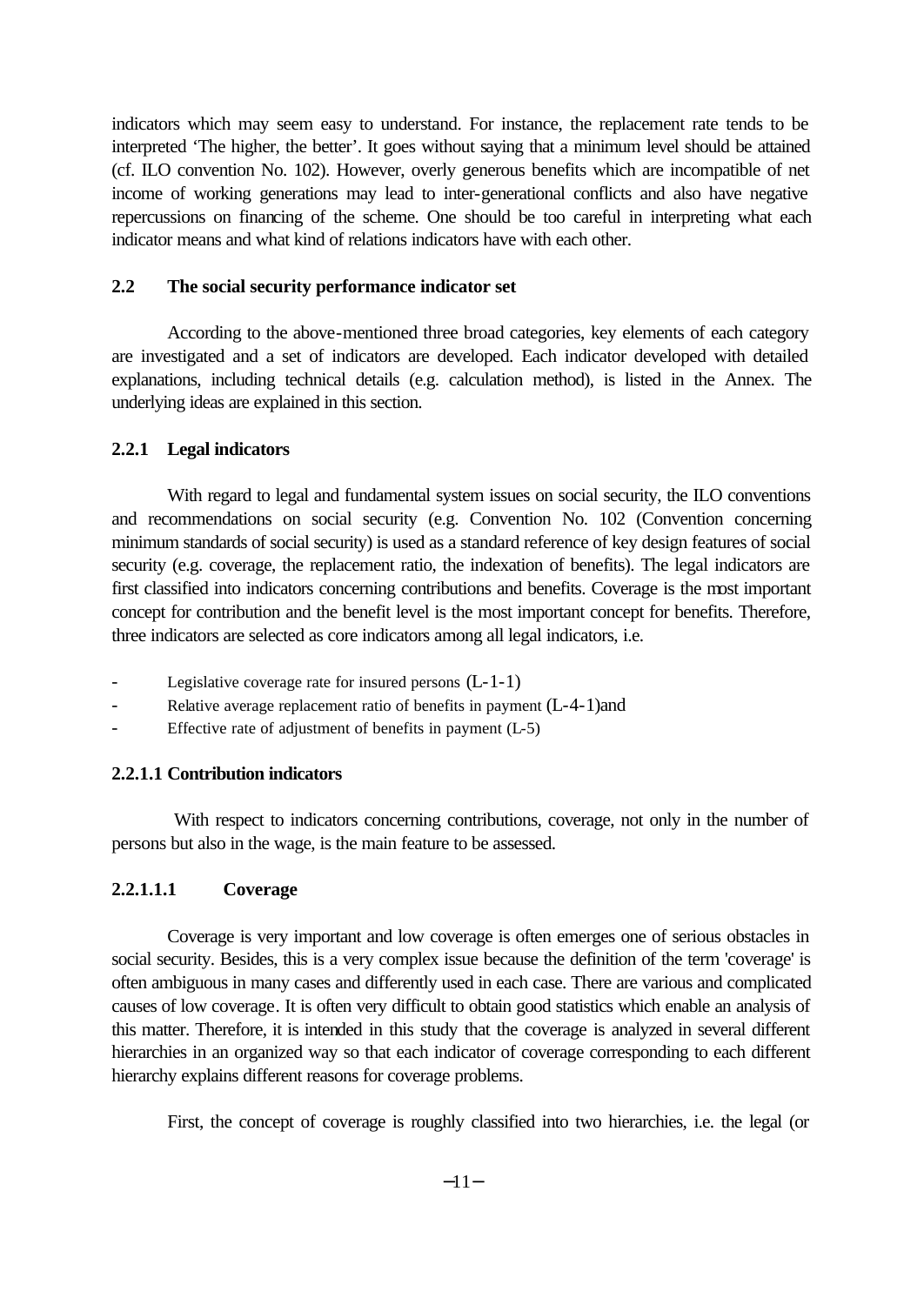system) aspect and the governance (or administrative) aspect. As it is intended that the legal indicators examine the framework of the scheme, the 'legislative coverage' is measured here. It intends to measure the estimated 'legal target population', who should be covered under the present legislation compared with the labour force, who are ideally covered (See the indicator *(L-1-1) legislative coverage rate for insured persons*.). This indicator signifies how universally the legislation is structured and has little to do with actual coverage figures. The actual coverage compared with the legal target, which tells much about the management of the scheme in coverage, is treated in the governance indicators of coverage (See the indicators *(G-1-1) registration ratio among insurable persons* and *(G-2-1) effective contributory ratio among insurable persons*.). The legal coverage should be examined as the total number of insured persons of the same benefit branch (i.e. old-age pensions, unemployment benefits) divided by the total labour force, provided there are some different schemes in a country.

In addition, the coverage can be measured not only in terms of persons but also in terms of the number of employers (See the indicator *(L-1-2) legislative coverage rate for employers*.). It goes without saying that the coverage in terms of persons is much more important than that in terms of employers, and the coverage rate in terms of employers might give a skewed view of coverage without care because each employer is different in size. Nevertheless, the number in terms of employers provides some information, especially from the point of view of administration of employers, who are often direct counterparts in collecting contributions.

The catchment of insurable earnings (or contribution base) compared with total salary should be measured in terms of measuring how much percentages of income is targeted in a social security scheme. Therefore, the catchment ratio of salaries in the global economy or the upper and lower ceilings of insurable earnings, which are usually stipulated in the legislation, should be investigated in relation to the average individual salary calculated before setting ceilings (See the indicators *(L-2-1) relative level of limits on contributory earnings; indicator No.1*, *(L-2-2) relative level of limits on contributory earnings; indicator No.2* and *(L-2-3) catchment of wages*.).

In the category of the coverage concerning the legal indicators, the *legislative coverage rate for insured persons (L-1-1)* is selected as one of core indicators. Although it is very difficult to obtain the number of legally target population (almost always only obtained by estimate), this indicator tells the extent of the possible potential coverage of the labour force by achieving full coverage stipulated in the legislation.

### **2.2.1.1.2 Others**

The average age of insured persons is treated to have an indication of the demography of the scheme (See the indicator *(L-3) age structure of insured persons*.).

# **2.2.1.2 Benefit indicators**

The main indicators concerning benefits are those which clarify the level of benefits, compared to the level of wages of working generations.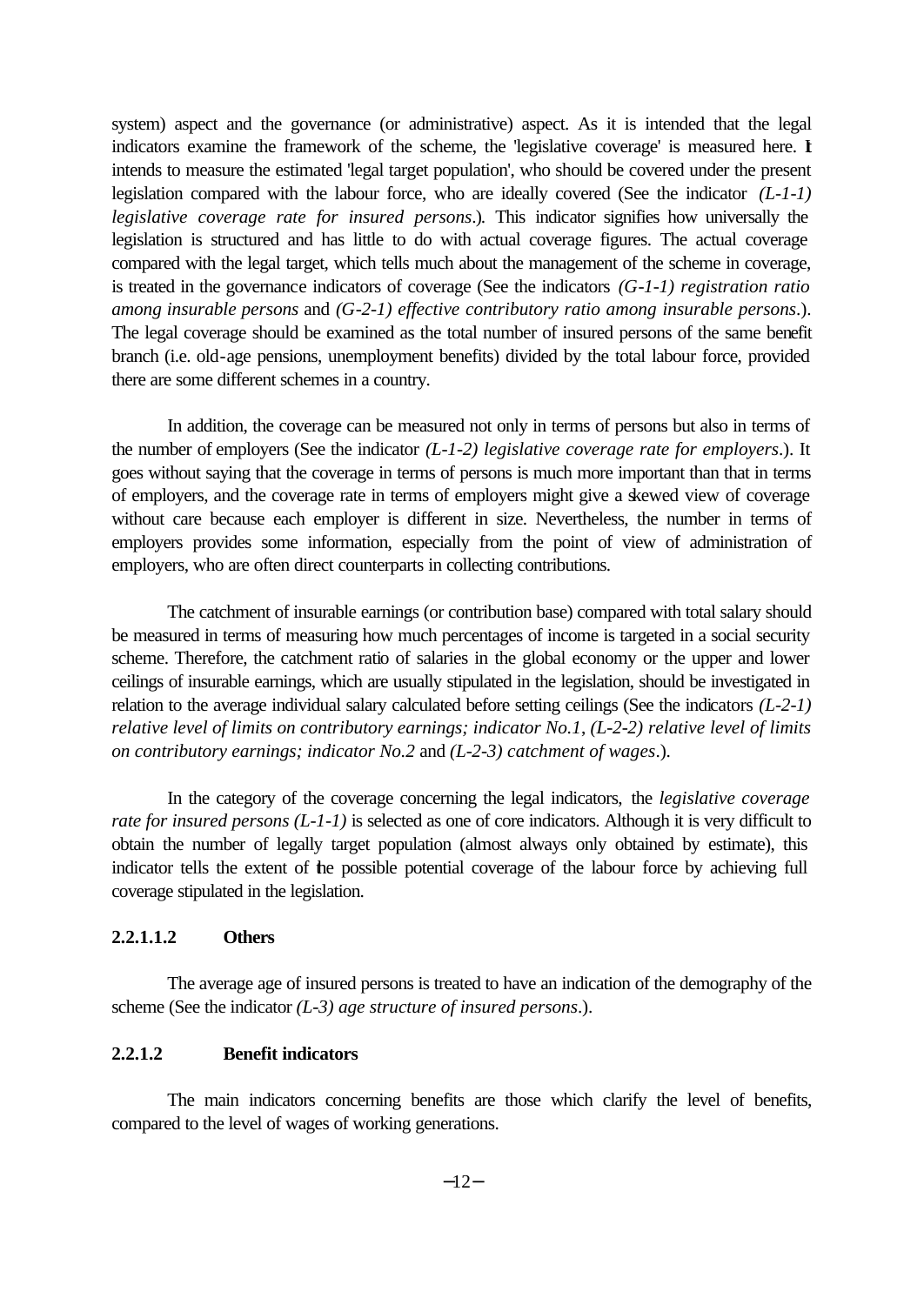# **2.2.1.2.1 Benefit level**

The present benefit level, or more specifically, the average replacement ratio in the case of cash benefits such as pensions should be examined in relation to the average insurable earnings or wages, according to each type of benefit (e.g. sickness, unemployment, old-age, employment injury, family, maternity, invalidity, survivors) (See the indicator *(L-4-1) relative average replacement ratio of benefits in payment*.). Although this indicator is influenced by some non-legal factors (e.g. history of the scheme, the past contributing period of individual insured persons) and also has something to do with financing, this is classified as a legal indicator because this indicator reflects, most of all, the scheme design in the long run.

Both the average replacement ratio of all beneficiaries of the same benefit type (e.g. old-age pensioners) and the average replacement ratio of newly awarded benefits should be investigated in order to assess not only the total average but also to judge the level of newly awarded benefits, since the mixed average of all benefits in the long history of the scheme sometimes does not tell much about effectiveness of benefits awarded recently (See the indicator *(L-4-2) relative average replacement ratio of benefits for newly awarded benefits*.). The average contributing period for old-age benefits is also investigated as one of the determining factors of the level of benefits (See the indicator *(L-4-3) average contribution period*.).

Besides the present level of the benefit, it is important to see how the real value of benefits is maintained in the past by indexation, especially of long-term benefits such as pensions, because deteriorations in real terms of economy, e.g. real purchasing powers, are often problems for many schemes of social security. Therefore, indicators concerning indexation are also established (See the indicator *(L-5) effective rate of adjustment of benefits in payment*.).

# **2.2.1.2.2 Others**

The average age of pensioners is treated to have an indication of the demography of the scheme (See the indicator *(L-6) age structure of beneficiaries*.).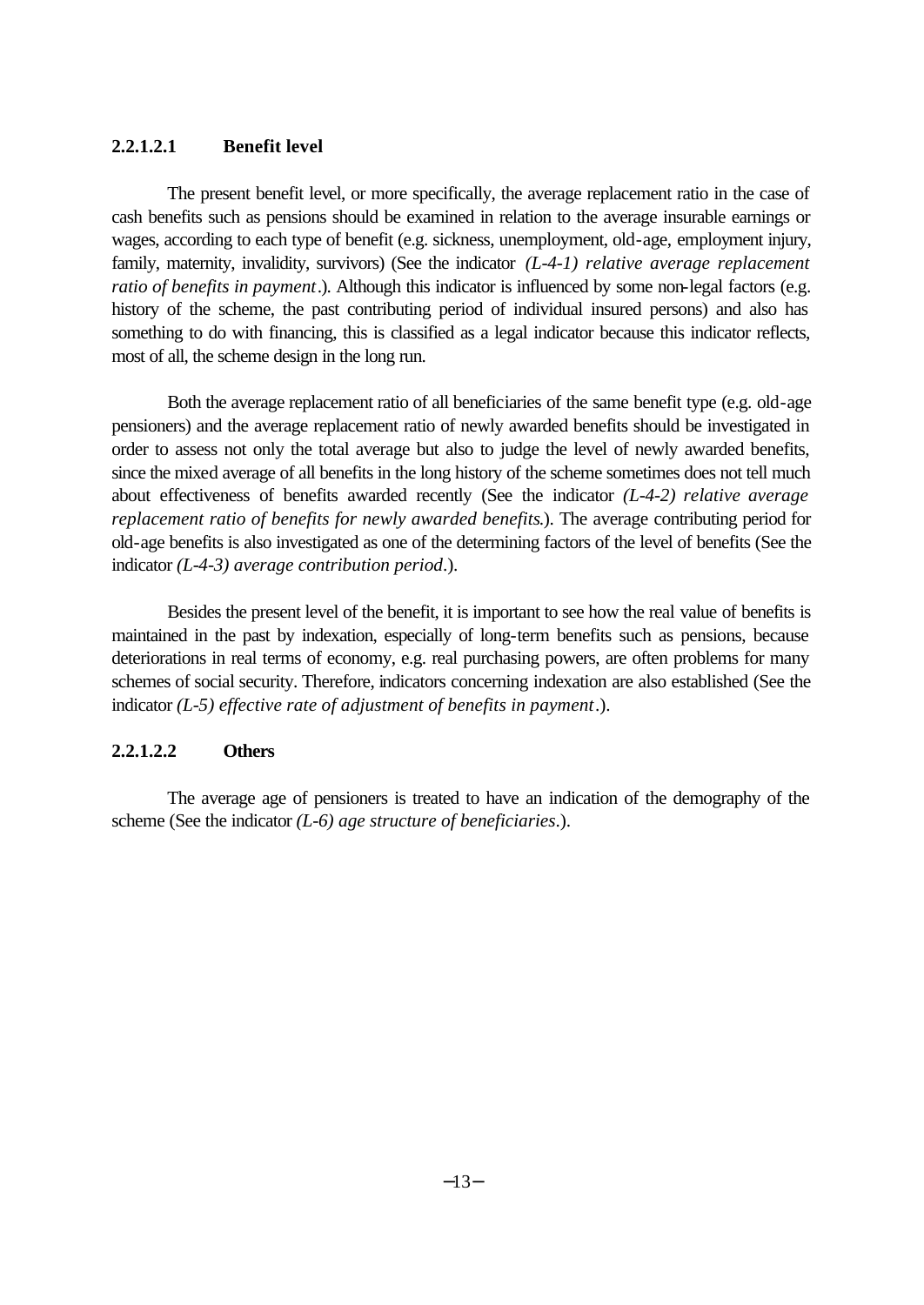It is also intended to measure the implicit coverage for beneficiaries. This is of course difficult in formulating a concept (e.g. who could be the target beneficiary?) and in calculating (What statistics are available?). In addition, in-depth analysis for further investigation of cause is almost impossible (There are several reasons why some persons cannot get benefits: they might not be legally covered, they might not satisfy qualifying conditions, and  $\dot{\mathbf{t}}$  is almost impossible to count the number of those who are not provided benefits for each specific reason). However, the number of beneficiaries can be compared with a 'broad' target, so that one can have a rough idea of the extent of satisfaction of potential needs by social security. For example, this target efficiency of unemployment benefit is obtained by comparing the number of those provided with unemployment benefits to the number of unemployed persons (See the indicator *(L-7) target efficiency of unemployment benefits*.).

# **2.2.2 Governance indicators**

In order to plan a set of indicators of the management of management of social security schemes, or more broadly speaking, of governance, the first step is to find out key elements of the administration of the scheme. The management objectives are to register as extensively as possible employers and employees who should be covered according to the legislation, to collect required contributions from them and to provide benefits without mistakes and on time. The record-keeping is critical to back up these operations<sup>6</sup>. The cost for administration should be minimized so long as the necessary scheme activities are properly carried out.

Necessary tasks are classified into registration, contribution collection and benefit payments. In addition to these three categories, indicators concerning the administrative cost are also provided.

The core governance indicators are selected as follows:

- Registration ratio among insurable persons (G-1-1)
- Effective contributory ratio among insurable persons  $(G-2-1)$
- Percentage of contributions in arrears during the year (G-4-1-1)
- Speed of collection of contributions during the year (G-4-2-1)
- Average claim-handling time for newly awarded benefits (G-7) and
- Relative level of administrative cost (G-10)

# **2.2.2.1 Registration**

l

In order to measure the effectiveness of the vaguely defined term 'coverage', aspects of registration and contribution collection are separated. Registration of employers and employees is the first thing to be carried out in order to define the target of contribution collections. It is the first thing for a scheme to identify those who should be covered according to the legislation and to

<sup>&</sup>lt;sup>6</sup>See 'Overview of Social Security and Taxation Systems Interactions' (1996, S. Ross) in Symposium on Interactions of Social Security and Taxation Systems.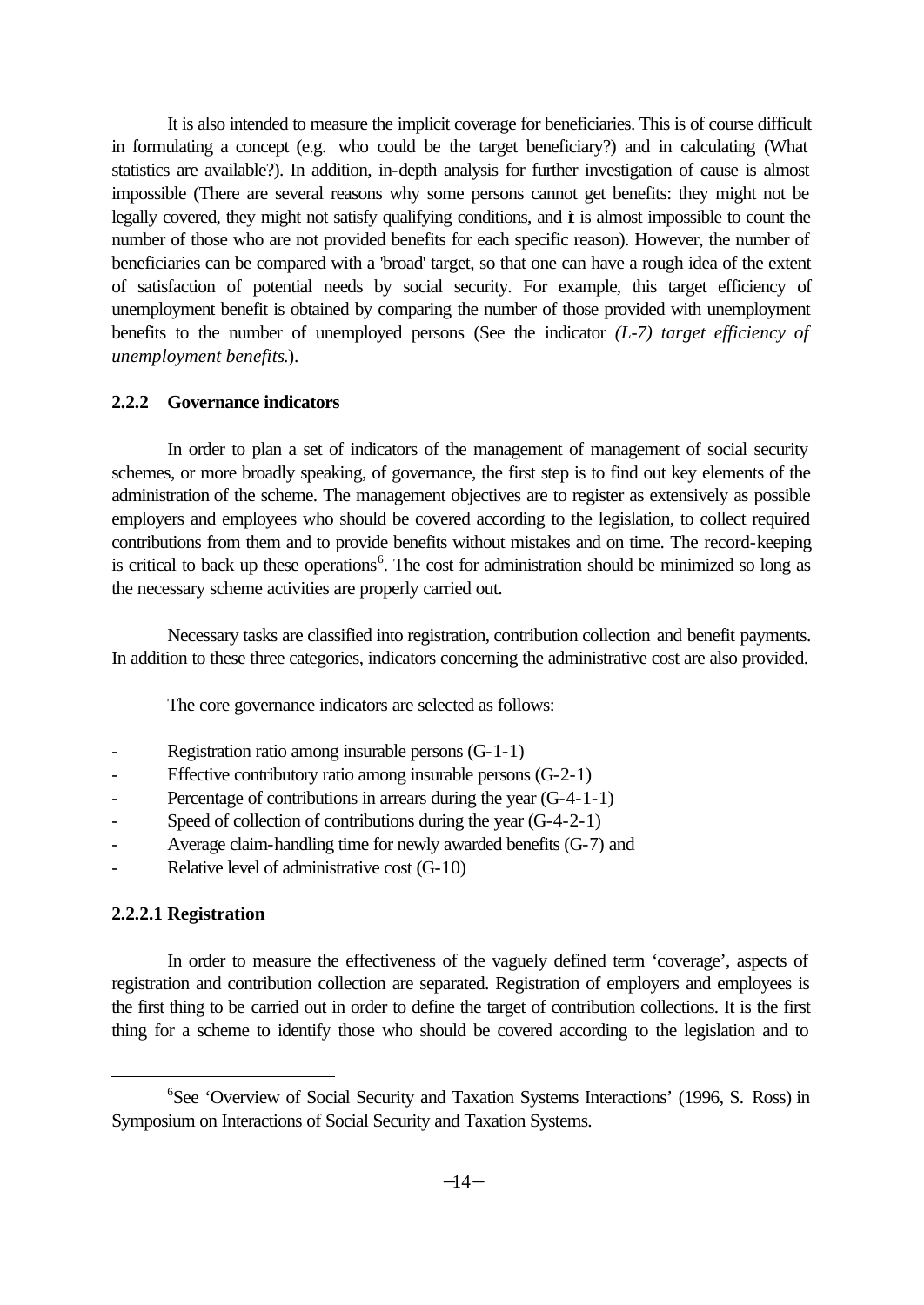register as many of those employers and employees as possible. In parallel with the legal coverage mentioned before, the registration of both employers and employees are treated here. The percentage of registered persons compared with the legal target is used as an indicator of registration (see the indicators *(G-1-1) registration ratio among insurable persons* and *(G-1-2)*  registration ratio among liable employers.)<sup>7</sup>.

# **2.2.2.2 Contribution collection**

The percentage of actually contributing persons, compared with the number of insured persons or with the legal target population, can be used as an indicator which measures actual contributions compared with potentials (See the indicator *(G-2-1) effective contributory ratio among insurable persons*.). This indicator is usually considered as a 'coverage' rate and it is one of the most important indicators with respect to coverage. The same type of indicator for the number of employers is also established (See the indicator *(G-2-2) effective contributory ratio among liable employers*.).

In order to see more detailed operations of contribution collection from the point of view of punctuality and efficiency, several indicators are established. Some indicators concern about the volume of contributions in arrears (See the indicators *(G-4-1-1) percentage of contributions in arrears during the year* and *(G-4-1-2) relative level of accumulated contributions in arrears*.) and some concern the speed of contribution collection (See the indicators *(G-4-2-1) speed of collection of contributions during the year* and *(G-4-2-2) speed of collection of contributions in arrears*.).

In addition to the indicators which show the state of contribution collections, indicators on inspections and record keeping are added so as to judge key backup activities of contribution collection (See *(G-3-1) percentage of employers inspected*, *(G-3-2) percentage of successful inspections* and *(G-5) record keeping ratio on contribution collection*.).

### **2.2.2.3 Benefit payment**

l

It is important that administration of benefit disbursement is efficient so as to guarantee benefit payment on time, which as a result leads to enhancing reliability of social security. In order to have an idea of whether benefit are paid on time without errors, outstanding benefits, claim handling time and error rate for benefit payments should be investigated (See the indicators *(G-6) percentage of outstanding benefits*, *(G-7) average claim-handling time for newly awarded benefits, and (G-8) error rate on benefit payments*.).

<sup>&</sup>lt;sup>7</sup>It should be well noted that the number of registered persons might be unreliable due to improper record maintenance (e.g. not eliminating those dead or those who has become pensioners) and that this indicator might give an illusion that the registration has no problem, which is contrary to reality.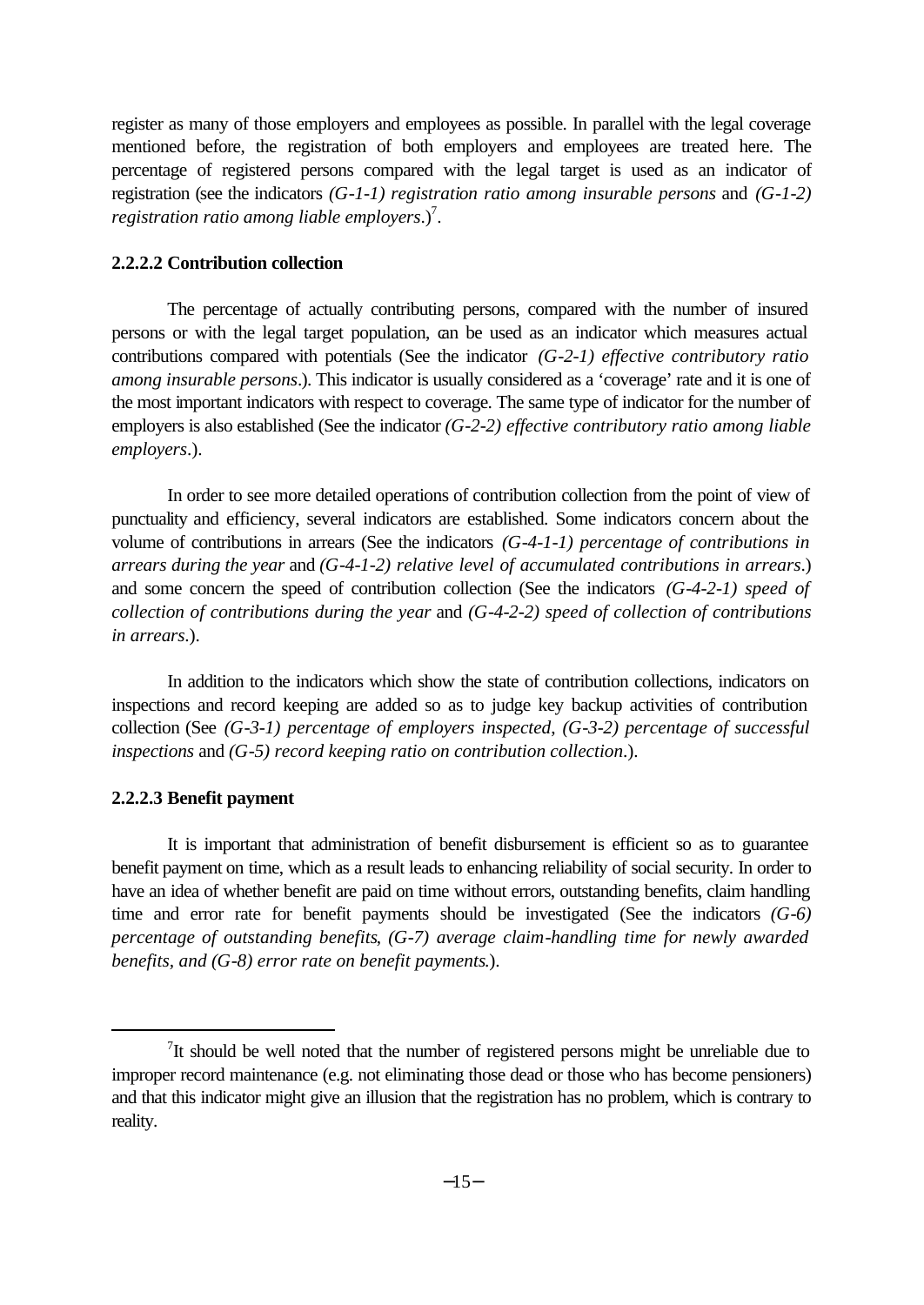# **2.2.2.4 Administrative expenditure**

As administration of social security consists of, roughly speaking, contribution collection and benefit payment, it is adequate to relate administrative cost to the amount of contributions (or insurable earnings) or the amount of benefits paid to beneficiaries. The administrative cost divided by total insurable earnings (i.e. the pay-as-you-go cost rate for the administration) gives an indication of the magnitude of the administrative cost related to the contribution rate (See the indicator *(G-10) relative level of administrative cost*.). It can be said that this indicator has also an aspect of a financial indicator. In order to understand better the structure of administrative expenditure, the percentage of personnel cost, which is often the most relevant in the administrative expenditure, is also developed (See the indicator *(G-11) ratio of personnel cost to administrative cost*.). In addition, so as to see how much effect the demographic factor and the average salary factor have in the personnel cost, by taking into account the fact that the personnel cost is decomposed into the number of the staff multiplied by the average salary of the staff, staffing level and relative level of staff salary are investigated (See the indicators *(G-12) staffing level relative to insured persons and beneficiaries* and *(G-13) relative staff salary level*.).

# **2.2.3 Financial indicators**

Financing of social security is interpreted in several dimensions. After the financial flow of social security is interpreted in the global economy, the actuarial aspect (i.e. contribution rate and pay-as-you-go cost rate) are analyzed and the investment of aspects of social security are treated. The core financial indicators are:

- GDP ratio of expenditure and income  $(F-1)$
- Pay-as-you-go contribution rate (with and without government subsidies) (F-3)
- Funding ratio (F-5)
- Dependency ratio (F-6)
- Average annual rate of return on investment (F-7)
- Liquidity of assets  $(F-8)$  and
- Percentage of public assets (F-9).

### **2.2.3.1 Finance in global economy**

Financing of social security is interpreted in several dimensions. First of all, the finance of social security is interpreted in a global context of economy. More specifically, fundamental financial flow of social security (e.g. total income and expenditure) is analyzed in terms of Gross Domestic Product (i.e. GDP) to understand the volume and impact of social security in the national economy (See the indicator *(F-1) GDP ratio of expenditure and income*.).

# **2.2.3.2 Actuarial aspects**

Intrinsic nature of financing social security is studied in more detail. An indicator is developed to see balance between income and expenditure of a social security scheme (See the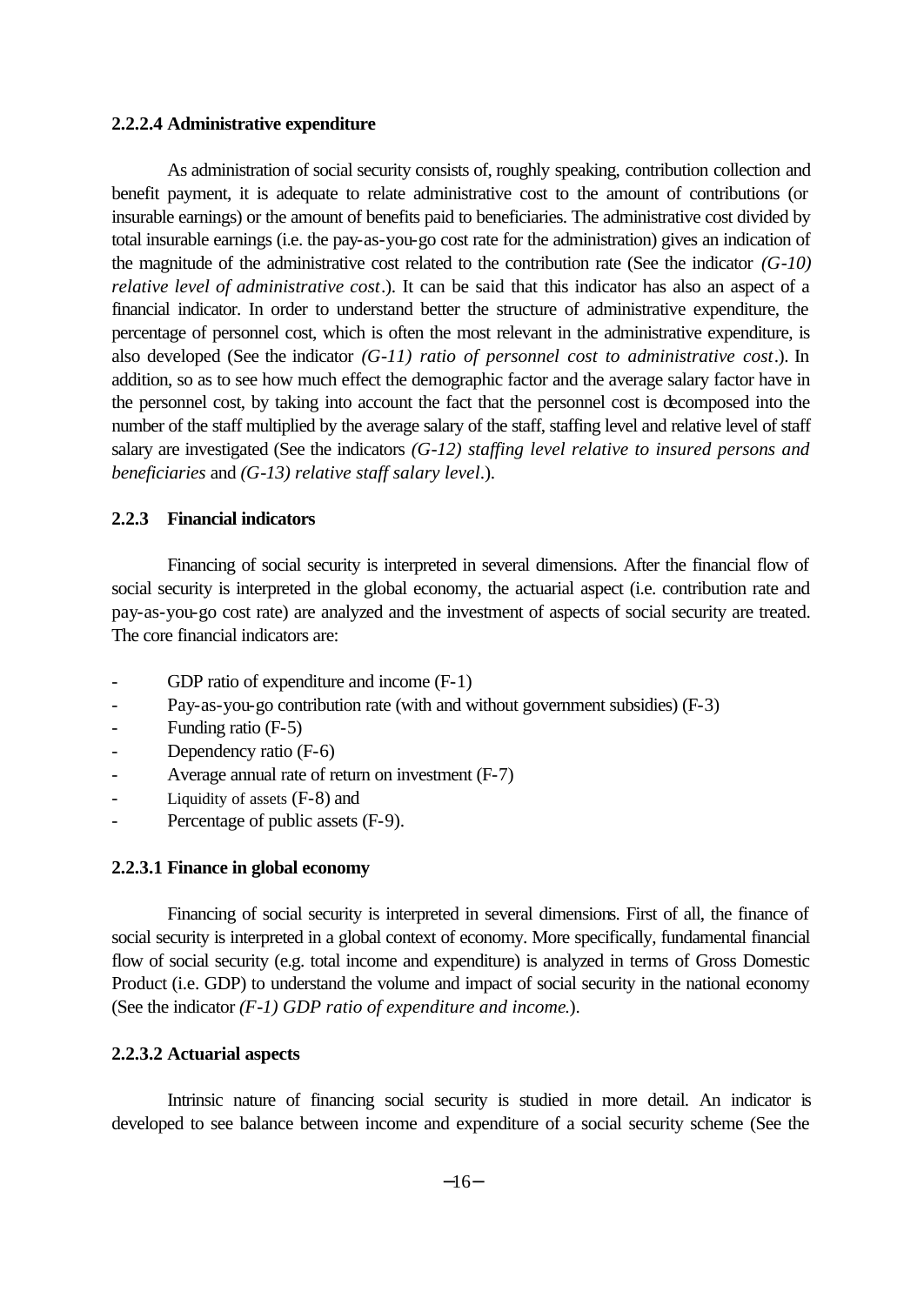indicator *(F-2) liquidity ratio*.). The pay-as-you-go cost rate is a simple but good indicator to see the present level of actual cost in terms of total insurable earnings. The pay-as-you-go cost rate is investigated, not only by taking into account of the national subsidies actually provided to the scheme and but also by not counting on these subsidies in order to see the potential level of cost without the subsidies (See the indicator *(F-3) pay-as-you-go contribution rate (with and without government subsidies)*.). The pay-as-you-go cost rate is compared with the present contribution (See the indicator *(F-4) relative level of contribution rate*.) and further investigated by expressing as a product of the demographic ratio (demographic effect to the cost) and the replacement ratio (effect of benefit level to the cost) (See the indicators *(F-6) dependency ratio* and *(L-4-1) relative*  average replacement ratio of benefits in payment<sup>8</sup>.).

# **2.2.3.3 Investment**

For social security schemes with reserves (e.g. schemes of the long-term benefit branch, such as pension schemes), indicators of funding and investment should be developed. In order to see the volume of reserves in relation to the volume of expenditures, the funding ratio, obtained by dividing the amount of reserves by total amount of expenditure, is a fundamental indicator (See the indicator *(F-5)* funding *ratio*.). Efficiency of investment is measured by looking at the average annual rate of return on investment (See the indicator *(F-7) average annual rate of return on investment*.). In addition to these fundamental indicators on reserves and investment, some indicators concerning the portfolio of investment, are also prepared. One shows the liquidity of assets, which is necessary when the scheme should use some of the reserves for paying benefits (See the indicator *(F-8) liquidity of assets*.).

### **2.3 Core indicators**

Based on the above-mentioned discussions, the core indicators are selected as follows.

### *Legal indicators*

| $(L-1-1)$ | Legislative coverage rate for insured persons             |
|-----------|-----------------------------------------------------------|
| $(L-4-1)$ | Relative average replacement ratio of benefits in payment |
| $(L-5)$   | Effective rate of adjustment of benefits in payment       |

# *Governance indicators*

l

| $(G-1-1)$   | Registration ratio among insurable persons             |
|-------------|--------------------------------------------------------|
| $(G-2-1)$   | Effective contributory ratio among insurable persons   |
| $(G-4-1-1)$ | Percentage of contributions in arrears during the year |
| $(G-4-2-1)$ | Speed of collection of contributions during the year   |

<sup>&</sup>lt;sup>8</sup>The replacement ratio is categorized as a legal indicator. However, this indicator is also considered as an essential financial indicator.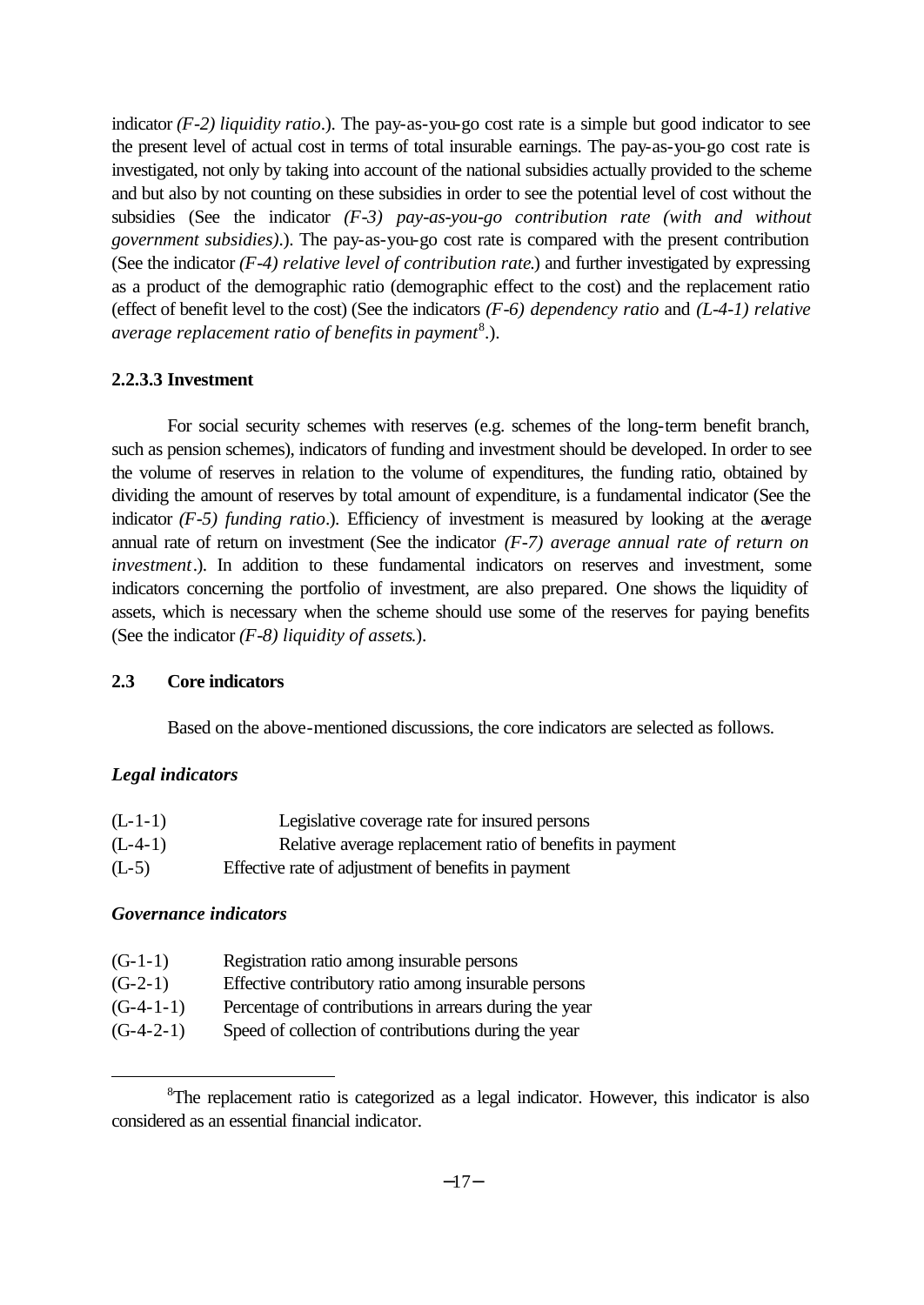| $(G-7)$ |  |  |  | Average claim-handling time for newly awarded benefits |
|---------|--|--|--|--------------------------------------------------------|
|---------|--|--|--|--------------------------------------------------------|

(G-10) Relative level of administrative cost

# *Financial indicators*

- (F-1) GDP ratio of expenditure and income
- (F-3) Pay-as-you-go contribution rate (with and without government subsidies)
- (F-5) Funding ratio
- (F-6) Dependency ratio
- (F-7) Average annual rate of return on investment
- (F-8) Liquidity of assets
- (F-9) Percentage of public assets

The core legal indicators show the most essential aspects of the social security system. The rate of potential maximum coverage by legislation among the economically active population is measured by (L-1-1). Two most important aspects of the level of benefits, i.e. the average replacement ratio and the indexation of benefits are grasped through (L-4-1) and (L-5).

With respect to the governance of the scheme, effectiveness of registration is measured by (G-1-1). Management on the contributory side (percentage of actually contributing persons, percentage of contributions in arrears and speed of contribution collection) are understood by  $(G-2-1)$ ,  $(G-4-1-1)$  and  $(G-4-1-2)$ . Efficiency of benefit disbursement is assessed in  $(G-7)$ . Performance of administration from the point of view of the cost is evaluated in (G-10).

The finance of the social security scheme, on the 'flow' side, is, first of all, globally comprehended in the national economy by (F-1). The overall cost level of contributory schemes is seized by (F-3) and the demographic part for the cost is analyzed by (G-7). On the 'stock' side, the level of reserves of the scheme is evaluated by (G-5). The portfolio of the assets should be constructed so as to satisfy the conditions of liquidity, safety and return, each of which sometimes conflicts with each other. These are examined in (F-7), (F-8) and (F-9).

These core indicators should be considered as the minimum and essential set to globally comprehend the social security system and thus they should be maintained in time series, periodically reported to policy-making bodies such as the congress and the steering committee as basic and concise information. It goes without saying that necessary statistics should be kept consistently.

# **3. Conclusions**

Without having a set of basic indicators, there is a high risk of neglecting basic and essential information. For example, those working in a social security organization might not care about coverage so long as income of the scheme is sufficient to cover the present cost for benefits. However, from the point of view of enhancing welfare for nationals, coverage is one of the most important issues and indicators concerning coverage should be established.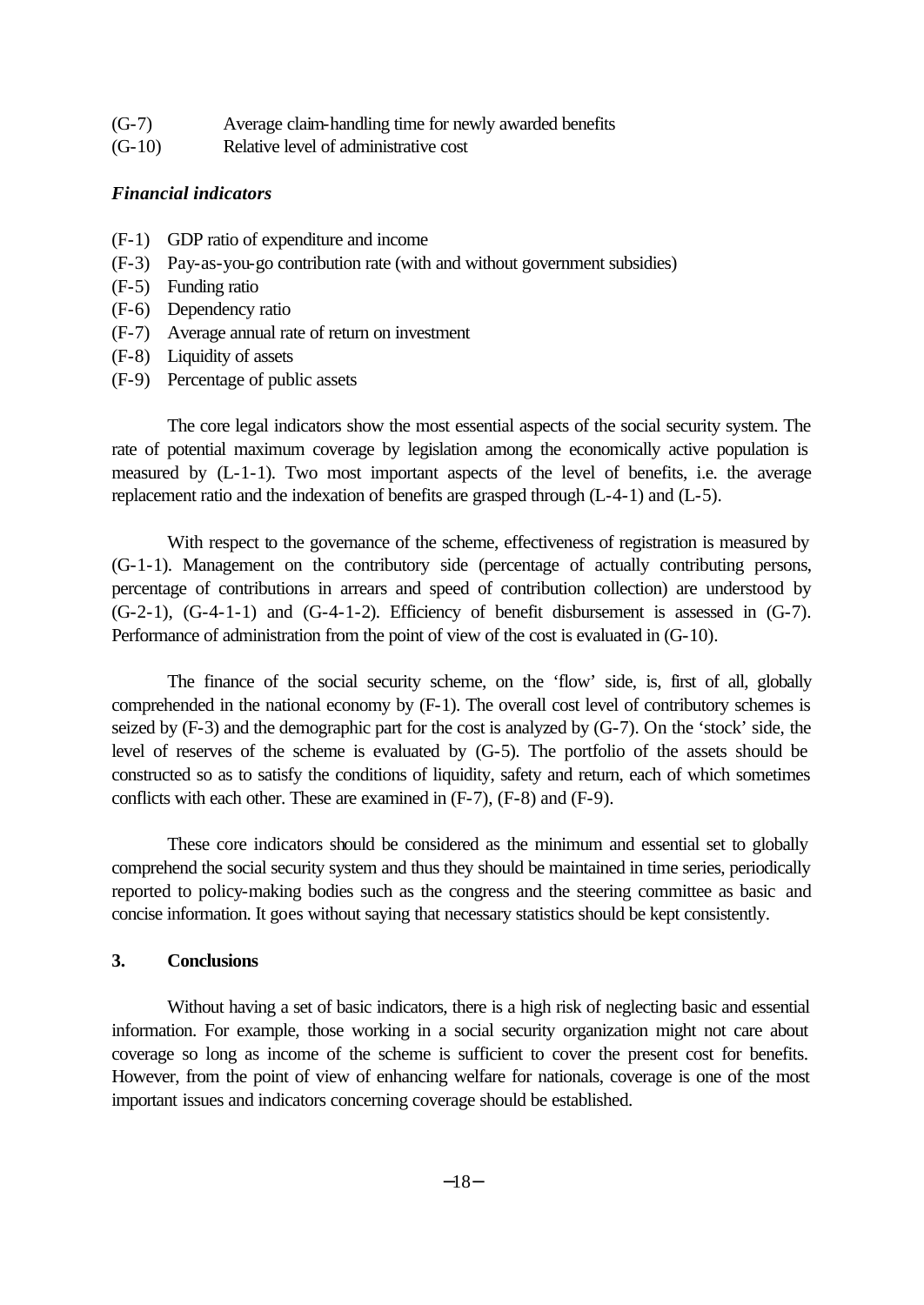Another example is the finance of the scheme, especially in the long term. Since the total cost of social security is financed from the national economy, the GDP ratio of the cost is fundamental information for decision makings of the national level. Furthermore, as the consensus of stake holders are necessary for social security reform and as it takes time to reach consensus mainly because beneficiaries should adjust the life plan supported by social security, it is fundamental to have an idea of long-term development of the cost, which is expressed clearly in the pay-as-you-go cost rate.

Hence, the core indicators were selected to satisfy minimum and definite requirements to know in a concrete and real term the situation of social security. They can be modified to the specific situation of the country, but the concept of each indicator should be maintained.

Data deficiencies are problematic in constructing indicators. Governance and data situation of the scheme are closely related with each other. On one hand, data deficiencies makes finding of diagnostics difficult and lead to negligence of reality and eventually to worse governance. On the other hand, bad governance leads to worse quality of data. This vicious circle prevents social security schemes from enhancing governance of the scheme. In spite of this challenge, efforts of establishing indicators should be initiated soonest before stakeholders of social security lose confidence in social security owing to lack of governance. The process of establishing data itself is considered as a process of governance. Understanding of the scheme becomes more profound only by going through this long and difficult process, accompanied with discussions of indicators and with feedbacks from discussions.

Data problems also occur because of insufficient cooperation among different organizations with different kind of data. Persons in charge of data in social security organizations do not sometimes have good ideas of data on national economy (e.g. labour statistics, GDP etc.) or shows little interest in such data. Nor can they relate data of social security to data on national economy. This holds true also for economists or statisticians working in organizations or institutes of economy. Indicators help those people get together for better understanding of both economy and social security.

Although it should be well noted that indicators have limitations in themselves (e.g. there are surely unquantifiable aspects in social security.), indicators could greatly contribute to decision-making and improving governance if they are maintained long in a time series and if they are prepared in many countries so that they could be internationally comparative.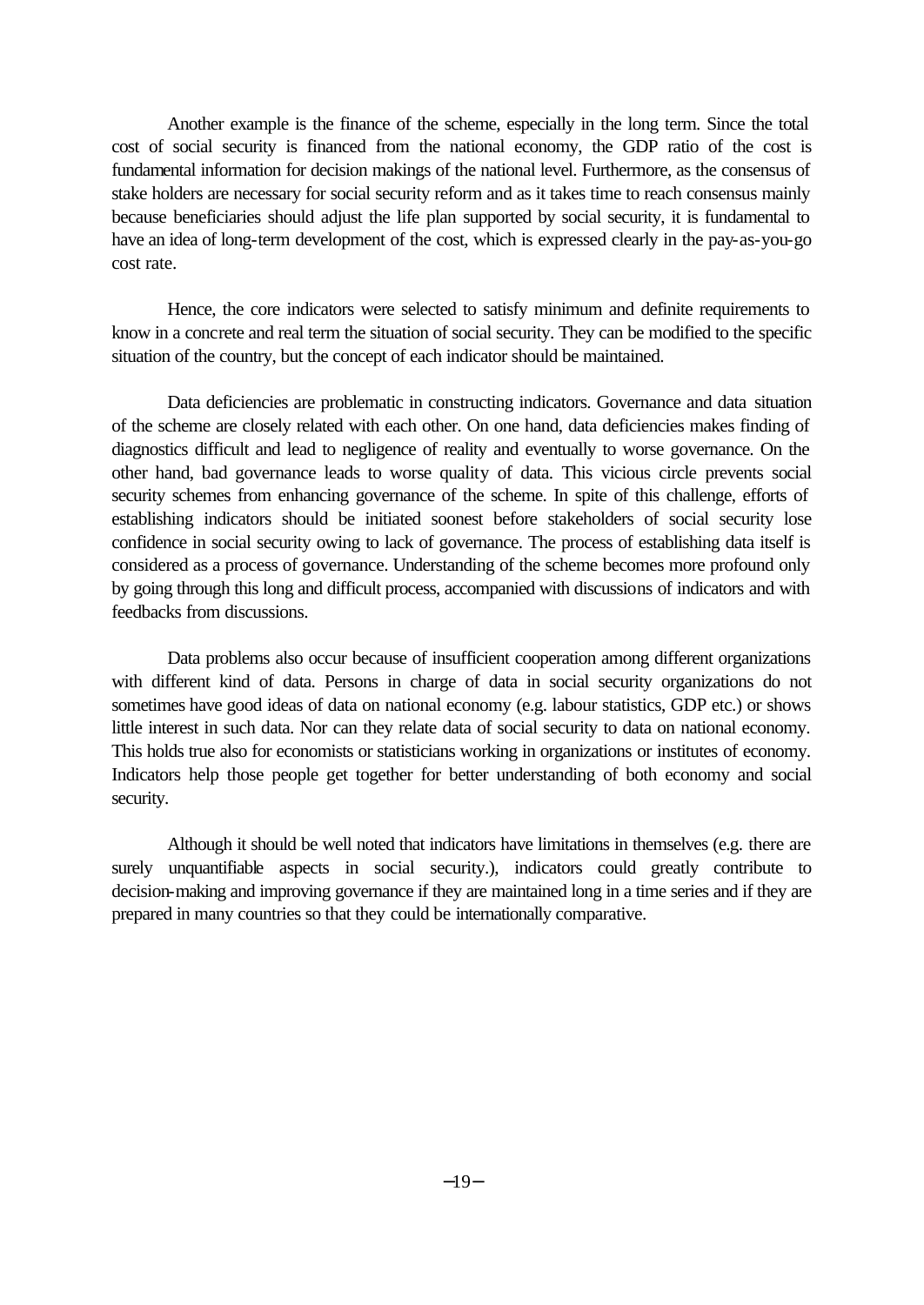### **Annex 1a Standard indicators (full set)**

#### L-1-1 Legal coverage rate (of the scheme) for insured persons

The legal coverage rate is obtained by dividing the number of legally covered persons (i.e. those who should be covered under the present legislation) by the number of labour force in the age bracket of coverage stipulated in the legislation.

The rate shows what percentage of the labour force should in principle be covered according to the legislation.

The legally covered persons are those who should be covered by the scheme according to the legislation, the number of which may only be estimated. For example, if the scheme is targeting all employees between the age of 15 and 60, the national labour statistics on employment might be used for this estimation. Whatever the case may be, please indicate the exact definition of the legally covered persons, the method and the data used for estimation.

The rates should be calculated by gender (males/females) and by scheme if there is more than one. If there are several schemes which provide the same kind of benefits (e.g. several pension schemes) in a country, the table showing the consolidated number of the insurable persons is essential for understanding the legal coverage at the national level.

Example Number of labour force between 20 and 60: 1,000,000 persons Legally coverd persons (Public employees only): 200,000 persons Legal coverage rate =  $200,000 / 1,000,000 = 20%$ 

#### L-1-2 Legal coverage rate (of the scheme) for employers

This is similar to  $(L-1-1)$  but measures the coverage in term of the number of employers. The labour statistics on the number of employers will be used to collect this information. 'Employers' would normally mean 'establishments' (excluding self-employed persons). It should be noted that the definition used in the records of the scheme and that used for labour statistics corresponds with each other.

Example Number of employers: 100,000 Legally covered employers (Employers with more than 100 employees): 10,000 Legal coverage rate =  $10,000 / 100,000 = 10%$ 

#### L-2-1 Relative level of limits on insurable earnings; indicator No.1

These are obtained by dividing the maximum and/or minimum limits applicable to insurable earnings defined in the legislation by the average insurable earnings per month (or day or year) of full contributors. The average insurable earnings of a full contributor is defined by dividing the total amount of insurable earnings (or total contributions collected from insured persons divided by the contribution rate) by the total number of weeks of contribution payments times 52.

These rates show the adequateness of limits on contributory earnings compared to the average insurable earnings of full contributors.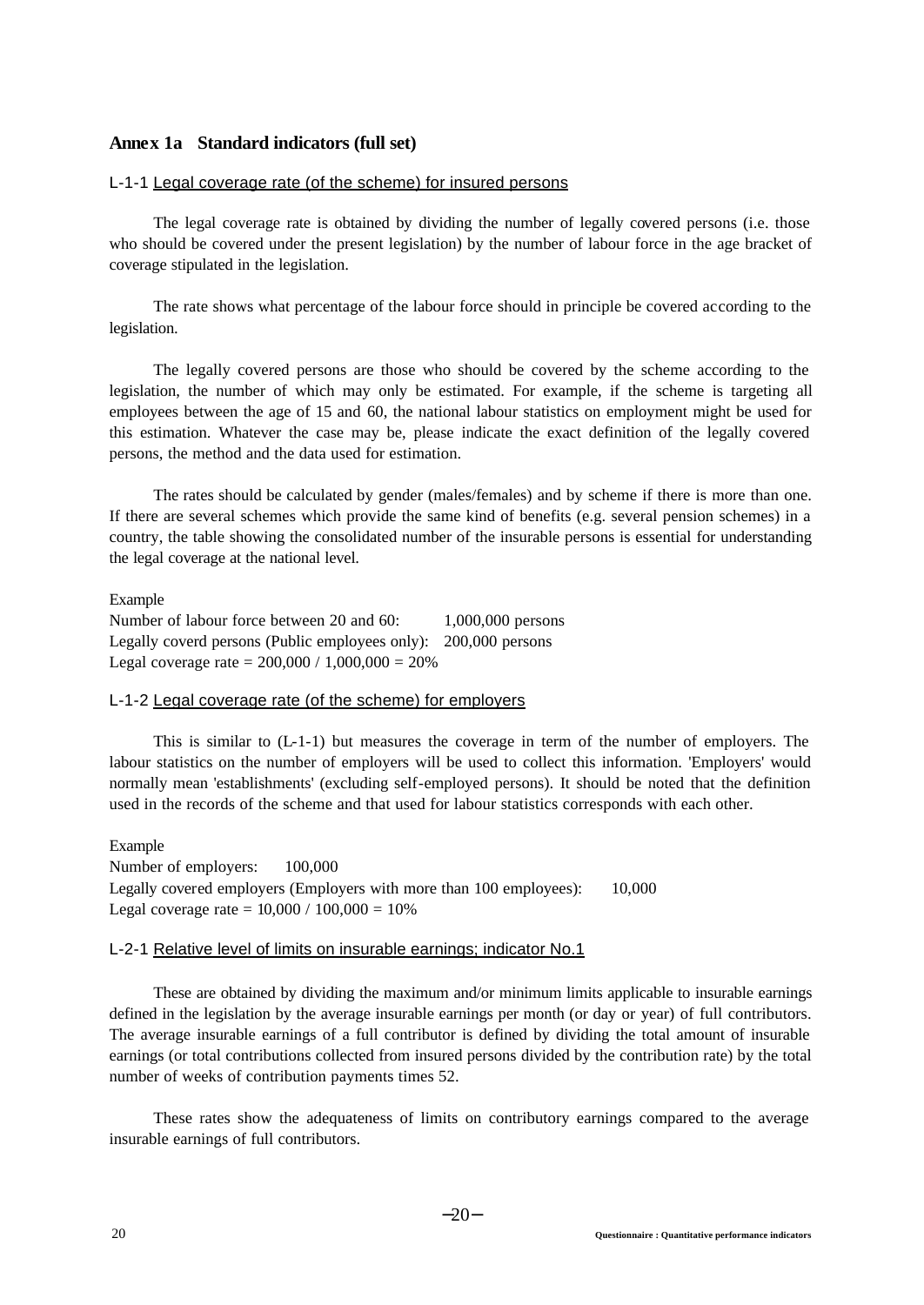Data should be collected by gender (males/females) and by social insurance scheme. Example Contribution collected: 100,000,000 Unit Contribution rate: 10% Total amount of insurable earnings =  $1,000,000 / 10\% = 1,000,000,000$  Unit Total number of weeks of contribution payments: 104,000,000 weeks Number of full contributors: 104,000,000 / 52 = 2,000,000 persons Average insurable earnings of a full contributor:  $1,000,000,000$  Unit  $/ 2,000,000 = 500$  Unit Minimum ceiling: 50 Unit Maximum ceiling: 4,000 Unit Relative level of maximum limit  $= 4,000 / 500 = 800\%$ Relative level of minimum limit  $= 50 / 500 = 10\%$ 

### **L-2-2 Relative level of limits on insurable earnings; indicator No.2**

This is another indicator to measures the adequateness of limits on insurable earnings through the estimation of the percentage of insured persons who have earnings below the minimum and above the maximum limit of insurable earnings.

Data should be collected by gender (males/females) and by social insurance scheme in a month when the wage pattern in normal (e.g. without bonus payments etc.).

Example

Total number of insured persons: 1,000,000 persons Number of insured persons below the minimum limit: 50,000 persons Number of insured persons above the maximum limit: 10,000 persons Relative level of the minimum limit =  $50,000 / 1,000,000 = 5%$ Relative level of the maximum limit =  $10,000 / 1,000,000 = 1\%$ 

### **L-2-3 Catchment ratio of insurable earnings in the total earnings**

This is the ratio of the amount of insurable earnings (with maximum and minimum limits) over the amount of total earnings (including earnings above the maximum and the below the minimum). Although this is the most direct and hence important indicator among the three indicators for measuring the effect of the insurable ceilings, the data necessary for calculation might be difficult to collect.

Data should be collected by gender (males/females) and by social insurance scheme.

Example

Total amount of insurable earnings: 75,000,000 Units Total amount of earnings (before setting ceilings): 100,000,000 Units Catchment ratio = 75,000,000 Units / 100,000,000 Units = 75%

### **L-3 Average age of insured persons**

The data on the average age of total insured persons and of those newly joining the scheme should be collected by gender (males/females) and by social insurance scheme. The insured persons in a given year are determined as those who contributed at least once (month/week/day) in a year.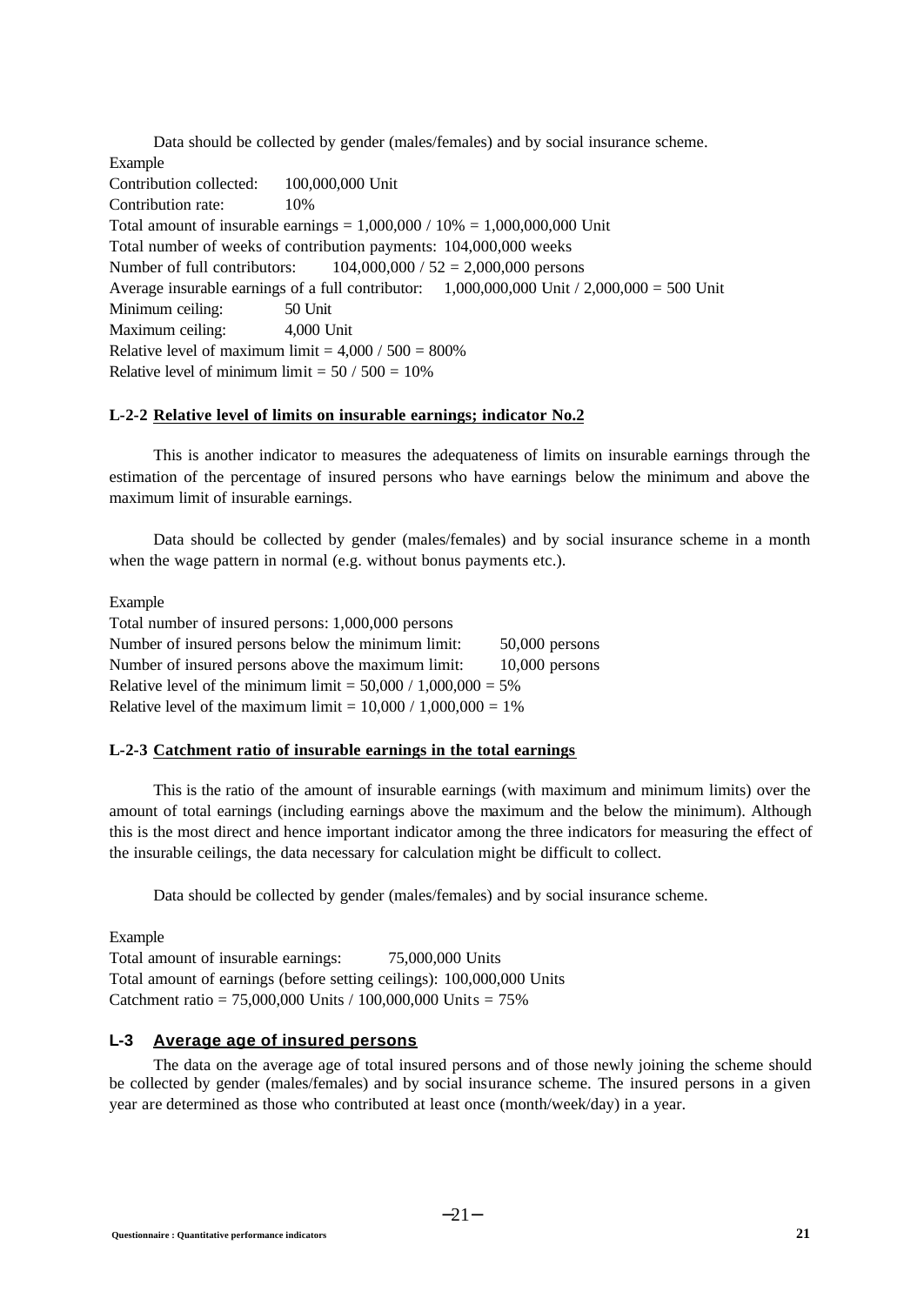The average age of the insured persons shows the aging of the demographic structure. Therefore, the long-term trend is important to see this indicator. The more important indicator is the average age for those newly joining the scheme, which leads to shorter contribution period in the younger ages.

#### Example

Average age for insured persons: 42 years old Average age for those newly joining the scheme: 23 years old

#### **L-4-1 Relative average replacement ratio of benefits in payment**

The average replacement ratio of benefits in payment is obtained by dividing the average annual individual benefit in payment by the average annual individual insurable earnings per month (or day or year) of a full contributor.

The rates should be calculated for each category of benefits (e.g. old-age, invalidity, survivors, unemployment, sickness, employment injury, etc.) by gender (males/females) and by social insurance scheme. Figures for survivors should be possibly be broken down into widows, orphans and parents.

This indicator is a benchmark for judging the level of benefits. As invalidity and survivors pensions include various different forms of benefits (first endowment at younger/older age, different benefit rates for different invalidity, survivors' categories), it might be difficult to judge the level for those benefits. This indicator mainly concerns about old-age benefits.

Example Average benefits: 60 units Average insurable earnings for a full contributor: 100 units Relative average replacement ratio  $= 60/100 = 60\%$ 

#### **L-4-2 Relative average replacement ratio of benefits for newly awarded benefits**

This indicator corresponds to L-4-1 but the average annual individual benefit only refers to newly awarded benefits during the year. This is normally higher than the replacement ratio obtained in L-4-1 because of deterioration in benefits in payments due to partial indexation of benefits or because of longer credit periods for newly awarded pensioners.

This is another important indicator for the level of benefits.

The rates should be calculated for each category of benefits (e.g. old-age, invalidity, survivors, unemployment, sickness, employment injury, etc.) by gender (males/females) and by social insurance scheme.

Example Average benefits for newly awarded benefits: 70 units Average insurable earnings for a full contributor: 100 units Relative average replacement ratio  $= 70/100 = 70\%$ 

#### **L-4-3 Average past (contribution/service) period**

The data on the average number of accumulated years of (contribution/service) credit per benefit in payment and per newly awarded benefit during the year should be collected separately.

For old-age pensions, the length of period is closely related to the replacement ratio and therefore one important factor to explain the replacement ratio.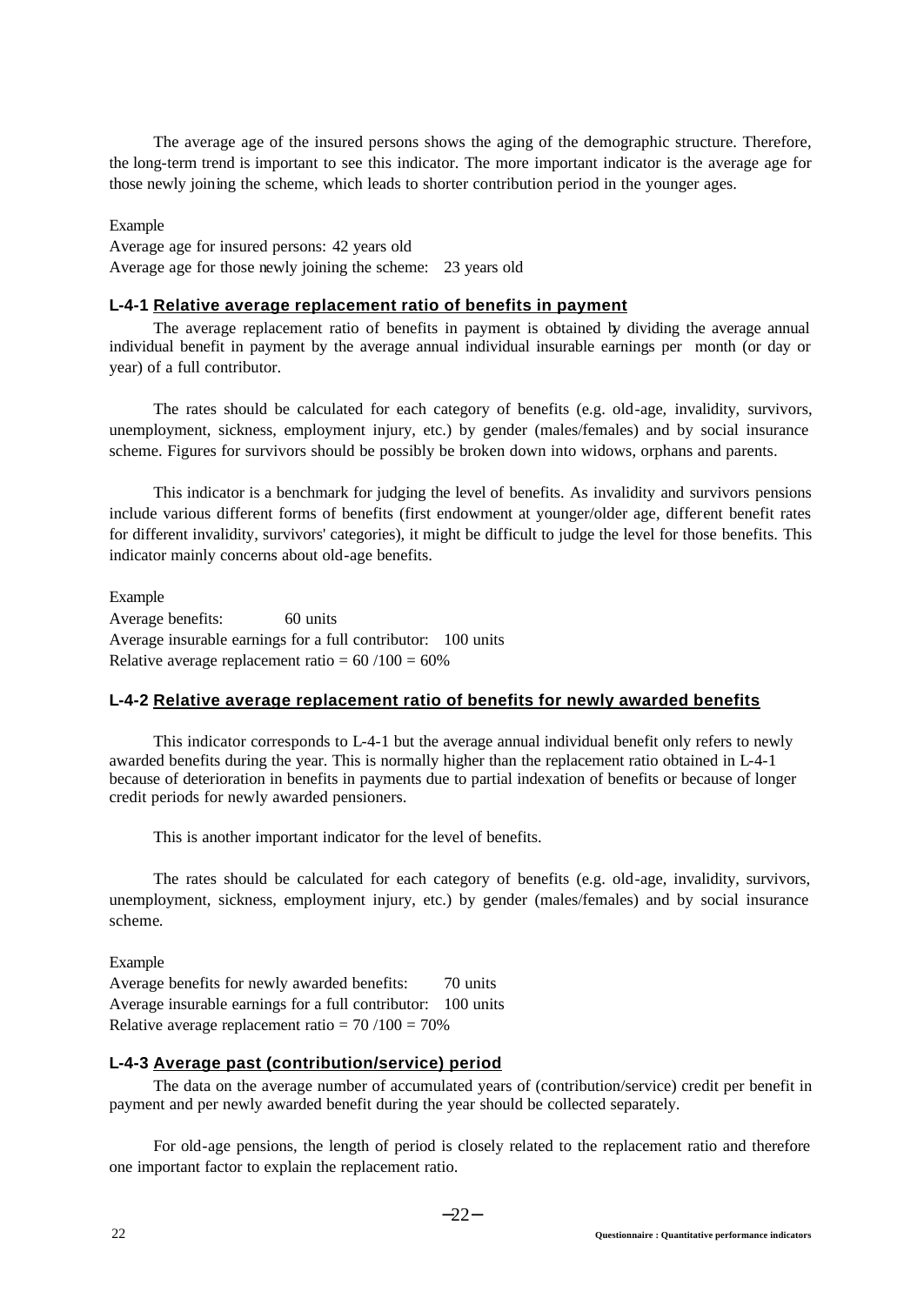As the data should be collected for each category of benefits (e.g. old-age, invalidity, survivors, unemployment, sickness, employment injury, etc.) by gender (males/females) and by social insurance scheme, it should be noted that data for old age are the most essential.

Example (for old-age benefits)

Average past contribution period per beneficiary: 20 years

Average past service period per beneficiary (sickness leave could be counted.): 22 years

Average past contribution period per newly awarded beneficiary (longer than that for present beneficiary): 24 years

Average past service period per beneficiary (sickness leave could be counted, longer than that for present beneficiary): 27 years

#### L-5 Effective rate of adjustment of benefits in payments

The effective rate of adjustment of benefits in payments is calculated as the difference between the annual rate of increase in wages or in consumer prices and the average percentage of adjustment in the value of benefits in payment.

This indicates whether the benefits maintain their value against inflation or improvement of wages of working generations.

The consumer price index should refer to the expenditure pattern of beneficiaries, if possible. The same refers to the wages of insured persons, if the amount of wage increase depends on the level of wages.

If the adjustment of benefits is carried out by adding a flat amount to each benefit, the indexation would be calculated as the percentage increase of the benefit before and after adjustment.

The rates should be calculated for each category of benefits (e.g. old-age, invalidity, survivors, unemployment, sickness, employment injury, etc.) by social insurance scheme, if indexation varies for different benefits and/or different schemes.

Example Average percentage of adjustment in pensions: 5% CPI increase: 3% Wage increase: 7% Effective rate of adjustment against inflation =  $5\%$  -  $3\%$  =  $2\%$ Effective rate of adjustment against wage  $= 5\% - 7\% = -2\%$ 

# **L-6 Average age and life expectancy of beneficiaries**

Data should be collected on the average age of all beneficiaries. Also, that of the newly awarded beneficiaries should be provided. The average life expectancy at the average age of newly awarded beneficiaries should be provided from past and present life tables. The normal retirement age is as specified in the legislation (i.e. age at which a person who meets requirements for the number of years of contribution is entitled to a full pension).

This indicator shows the demographic structure of beneficiaries. The age structure of new beneficiaries suggests the pensionable age in practice. In addition, life expectancy of newly awarded old-age pensioners indicates also financial effects due to longevity.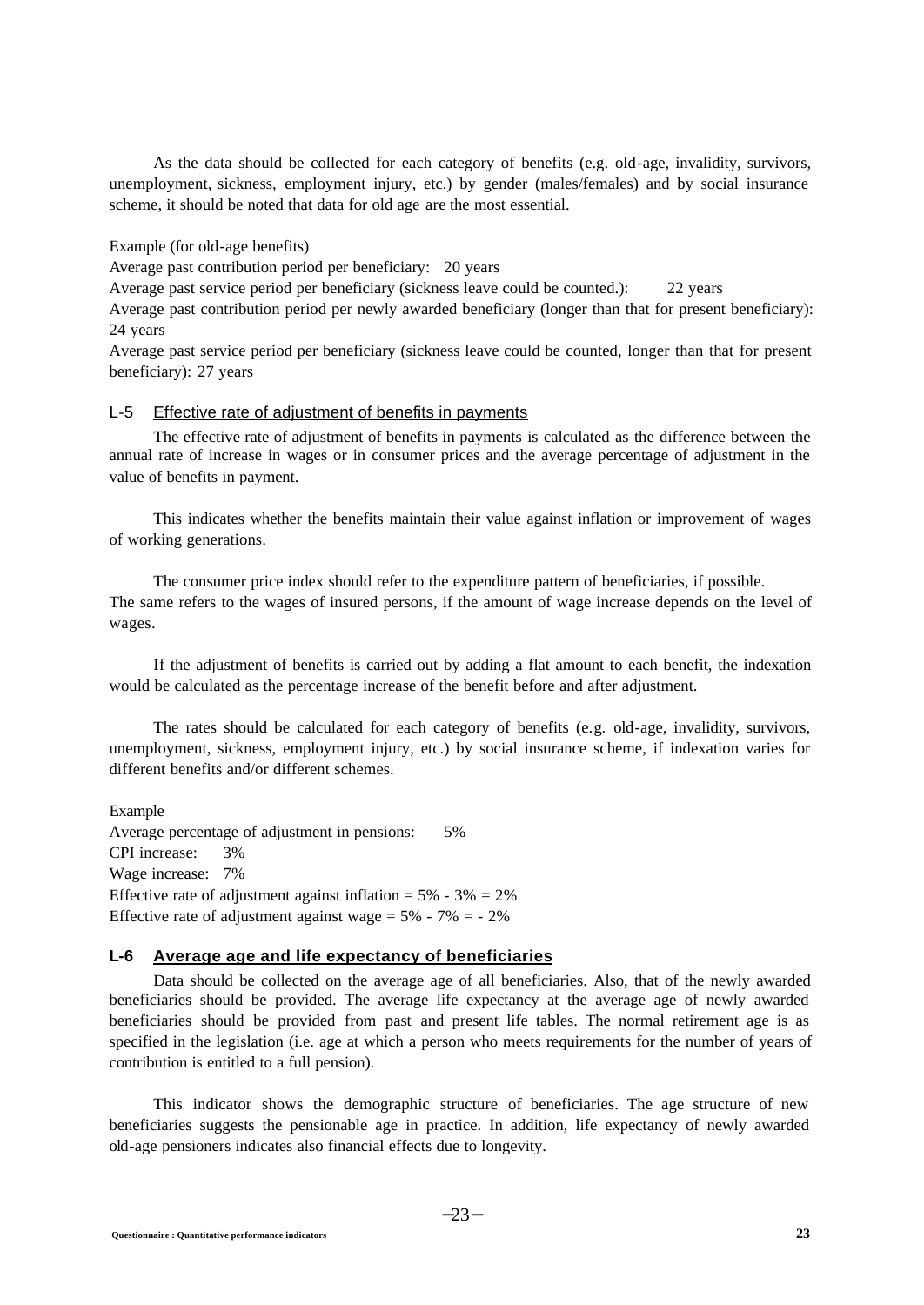The data should be collected for each category of benefits (e.g. old-age, invalidity, survivors, unemployment, sickness, employment injury, etc.) by gender (males/females) and by social insurance scheme. Data for old-age benefits are particular important. The data on the normal retirement age should be collected only for old-age benefits.

### Example

Average age of old-age beneficiaries: 67 years old Average age of newly awarded old-age pensioners: 58 years old Average life expectancy at the average age of newly awarded old-age pensioners (at the age 58): 19 years Normal retirement age: 60 years old

### **L-7 Target efficiency of unemployment benefits**

The target efficiency of unemployment benefits is calculated as the number of beneficiaries of unemployment benefits to the estimated number of demands for benefits, i.e. number of unemployed persons. This indicates what percentage of demands for unemployment benefits are satisfied by social security.

This ratio should be computed by gender (males/females) and by social insurance scheme. If there are several schemes for the same kind of benefits, the consolidated tables should serve to aggregate the information at the national level.

Example

Number of unemployed persons: 100,000 Number of beneficiaries of unemployment benefits: 30,000 Target efficiency =  $30,000 / 100,000 = 30%$ 

# **G-1-1 Registration rate of the legally covered persons**

The indicator is the number of registered insured persons divided by the number of legally covered persons. This indicator serves to show the effectiveness of the registration process under the social insurance scheme. Please refer to the indicator (L-1-1) for the data corresponding to the legally covered persons.

This ratio should be computed by gender (males/females) and by social insurance scheme. If there are several schemes for the same kind of benefits, the consolidated tables should serve to aggregate the information at the national level.

Example

Number of registered insured persons: 5,000,000 Number of legally covered persons 10,000,000 Registration rate of the legally covered persons:  $5,000,000 / 10,000,000 = 50\%$ 

# **G-1-2 Registration rate of liable employers**

This corresponds to (G-1-1). The number of the legally covered employers can usually be estimated based on labour or industrial statistics providing information on the number of employers that should be covered by social security legislation.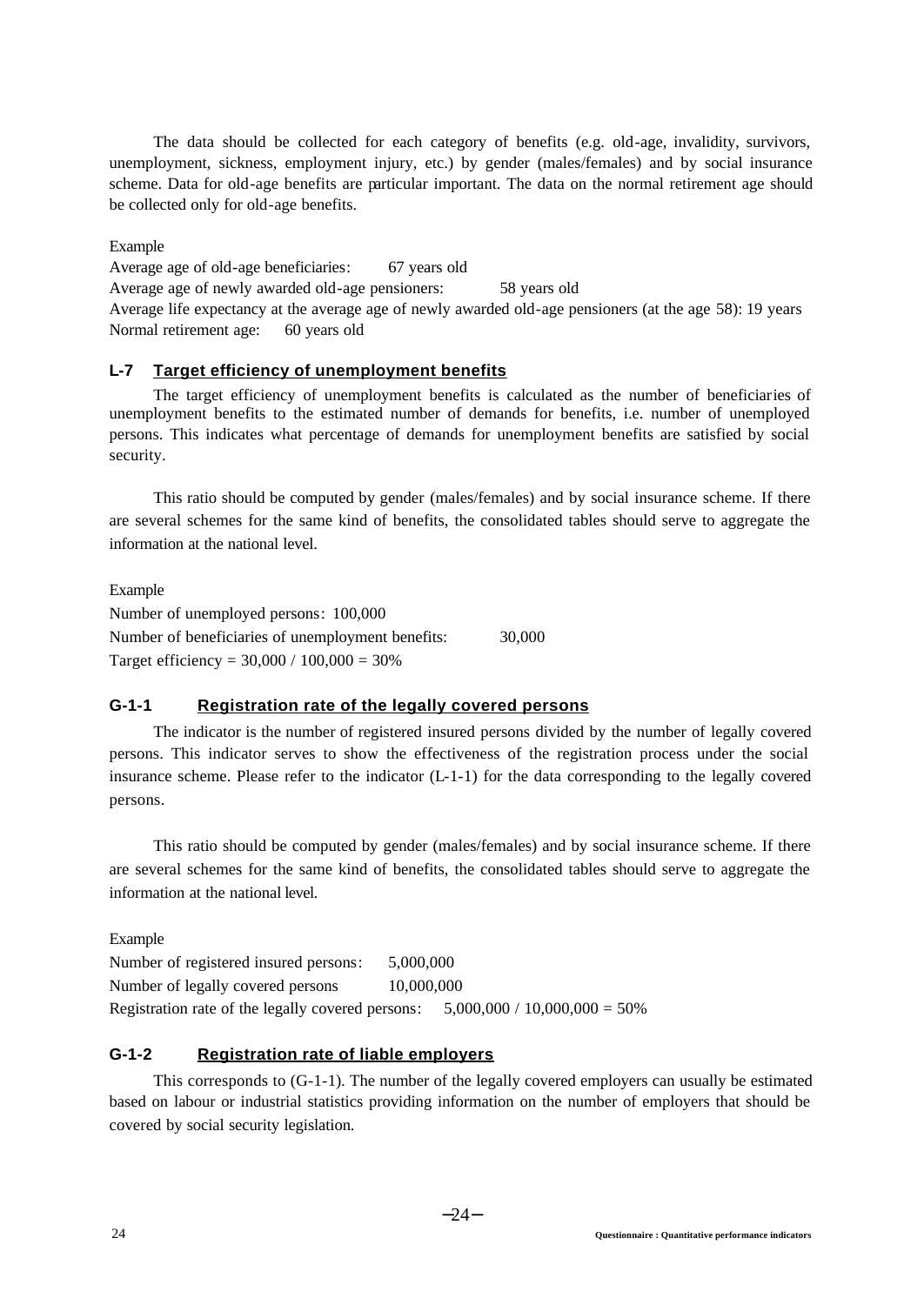The data should be collected separately by social insurance scheme. If there are several schemes for the same kind of benefits, the consolidated tables should serve to aggregate the information at the national level.

Example Number of registered employers: 40,000 Number of legally covered employers: 100,000 Registration rate of the legally covered employers:  $40,000 / 100,000 = 40\%$ 

### **G-2-1 Effective contributory rate of insured persons**

This indicator shows the effectiveness of the actual contribution collection process of the scheme. The percentage is calculated by dividing either the number of insured persons actually contributing at least once a year (i.e. active insured persons) or the adjusted number of insured persons (full contributors) by the number of the legally covered persons (excluding persons who do not need to pay contributions such as unemployed persons if they are legally insured and do not pay contributions under the scheme.). For the definition of the insurable persons, please see  $(L-1-1)$ . The adjusted number of insured persons is obtained by dividing either the total contributing months by 12 or the number of total contributing weeks by 52.

The difference between G-1-1 and G-1-2 shows the rate of insured persons only registered but not really paying contributions.

This rate should be computed by gender (males/females) and by social insurance scheme. If there are several schemes for the same kind of benefits, the consolidated tables should serve to aggregate the information at the national level.

#### Example

Number of insured persons actually contributing at least once a year (active insured persons): 3,000,000 Number of total contributing months: 24,000,000 Number of adjusted contributors (full contributors):  $24,000,000 / 12 = 2,000,000$ Number of legally covered persons: 10,000,000 Effective contributory rate of insured persons (1):  $3,000,000 / 10,000,000 = 30%$ Effective contributory rate of insured persons  $(2)$ :  $2,000,000 / 10,000,000 = 20%$ 

# **G-2-2 Effective contributory rate of legally covered employers**

The definition of this indicator is similar to  $(G-2-1)$  except for the fact that this measures the effective contributory ratio of not insured persons but of employers.

Example

Number of employers actually contributing at least once a year (active insured employers): 30,000 Number of total contributing months: 240,000 Number of adjusted contributing employers (full contributing employers):  $240,000 / 12 = 20,000$ Number of legally covered employers: 100,000 Effective contributory rate of employers  $(1)$ :  $30,000 / 100,000 = 30%$ Effective contributory rate of employers  $(2)$ :  $20,000 / 100,000 = 20%$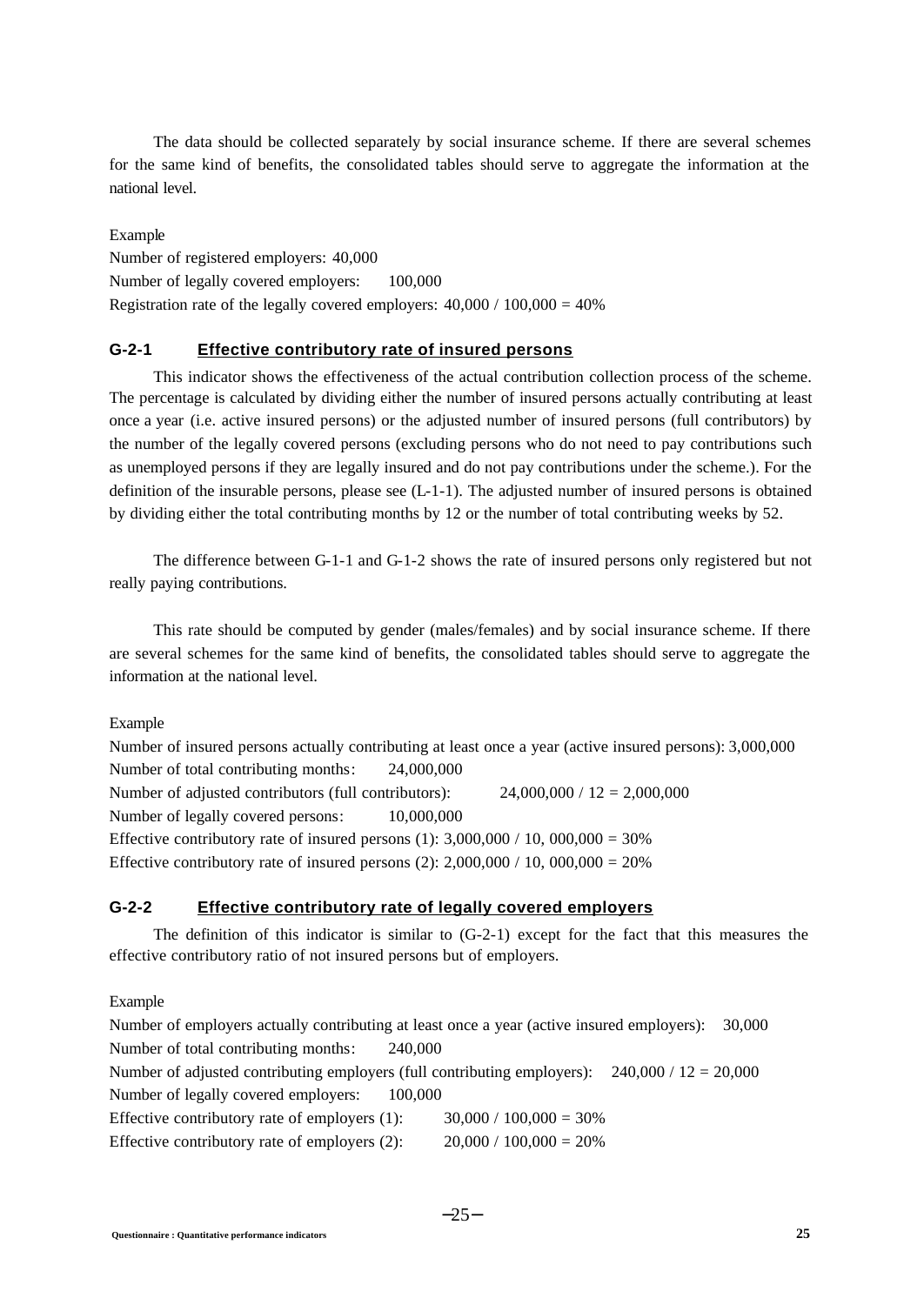# **G-3-1 Proportion of employers inspected**

This shows the frequency of inspection of employers by the scheme. The percentage is obtained by dividing the number of the employers inspected by the number of the legally covered employers.

The data should be collected separately by social insurance scheme.

Example Number of legally covered employers: 100,000 Number of employers inspected: 2,000 Proportion of employers inspected:  $2,000 / 100,000 = 2\%$ 

# **G-3-2 Ratio of successful inspections**

The ratio is computed by dividing the number of successful inspections by the number of employees inspected. The successful cases are defined as those which result in all necessary information being obtained to establish whether liability is being met or not.

The data should be collected separately by social insurance scheme.

Example Number of employees inspected: 2,000 Number of successful inspections:  $1,000$ Ratio of successful inspections:  $1,000 / 2,000 = 50\%$ 

# **G-4-1-1 Proportion of contributions in arrears during the year**

This shows effectiveness of contribution collection. The percentage is calculated by dividing the amount of contributions in arrears newly accumulated during the year by the amount of contributions due during the year. It should be noted that the arrears carried from the previous year (i.e. the accumulated amount in arrears) are not counted here.

The amount which has become impossible to collect (e.g. by the bankruptcy of the company) should be written off.

The data should be collected separately by social insurance scheme.

Example

Total amount of contributions in arrears newly accumulated during the year: 20,000,000 unit Total amount of contributions due during the year: 100,000,000 unit Percentage of contributions in arrears during the year:  $20,000,000 / 100,000,000 = 20%$ 

# **G-4-1-2 Relative level of accumulated contributions in arrears**

This indicator intends to measure historical efficiency and effectiveness of contribution collection by comparing the accumulated contributions in arrears with the contributions due during the year. The percentage is calculated by dividing the accumulated amount of contributions in arrears by the amount of contributions due during the year. It is desirable that the amount of the past should be adjusted to the present level (e.g. by the rate of the return on investment) and summed up.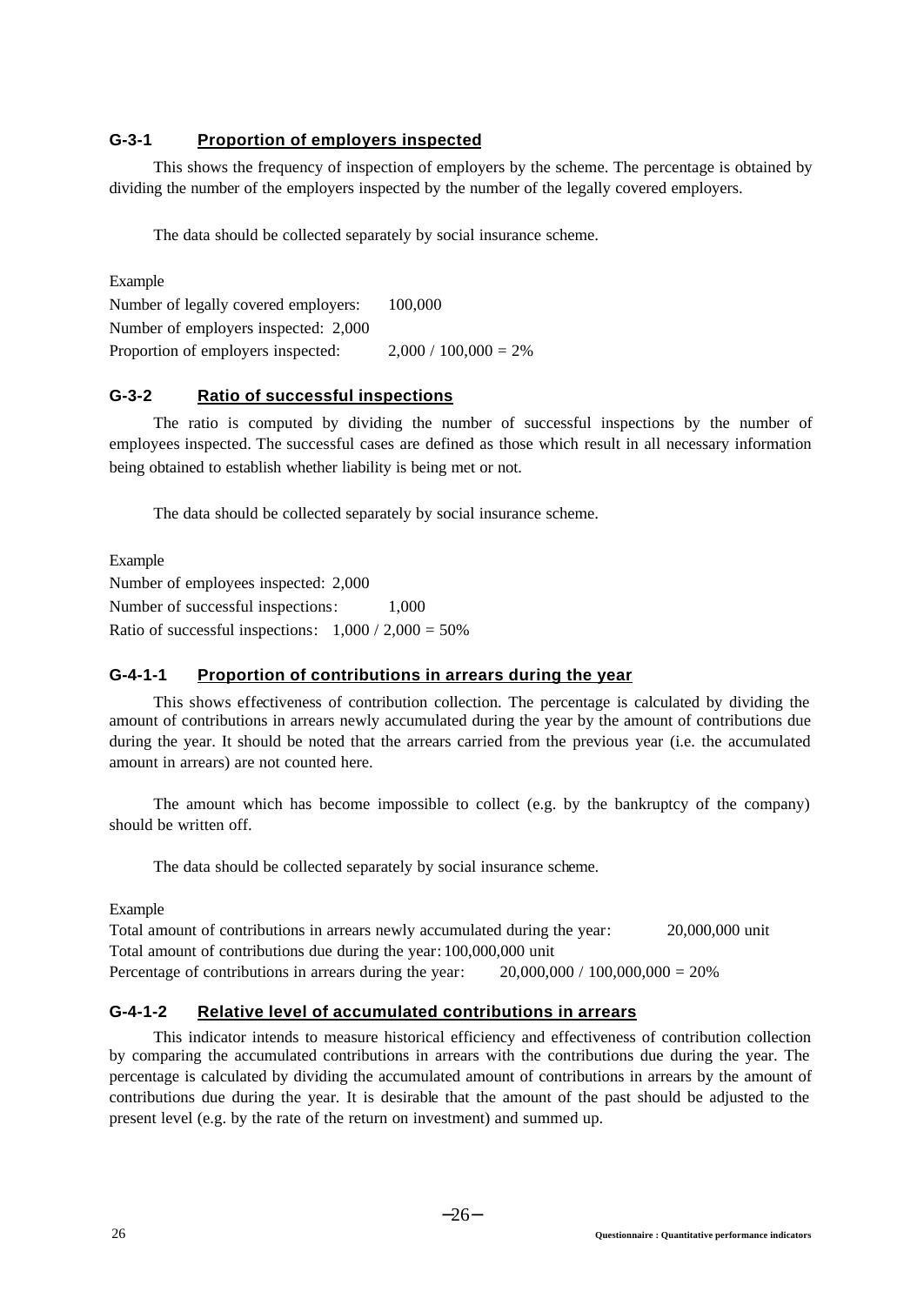The amount which has become impossible to collect (e.g. by the bankruptcy of the company) should be written off.

The data should be collected separately by social insurance scheme.

#### Example

| Contributions in arrears three or more years ago: Non existent                          |                                   |
|-----------------------------------------------------------------------------------------|-----------------------------------|
| Contributions in arrears two years ago (the value at that time):                        | 2,000,000 unit                    |
| Contributions in arrears one year ago (the value at that time):                         | 3,000,000 unit                    |
| Contributions in arrears of the present year:<br>4,000,000 unit                         |                                   |
| Nominal interest rate of two years before: 10%                                          |                                   |
| Nominal interest rate of one year before: 5%                                            |                                   |
| Adjusted amount of contributions in arrear of two years before to the value of present: |                                   |
| $2,000,000 * (1+0.1) * (1+0.05) = 2,310,000$                                            |                                   |
| Adjusted amount of contributions in arrear of one year before to the value of present:  |                                   |
| $3,000,000 * (1+0.05) = 3,150,000$                                                      |                                   |
| Amount of contributions in arrear of the present year:<br>4,000,000                     |                                   |
| Accumulated contributions in arrears: $2,310,000 + 3,150,000 + 4,000,000 = 9,460,000$   |                                   |
| Contributions of the present year: 20,000,000 unit                                      |                                   |
| Relative level of accumulated contributions in arrears:                                 | $9.460,000 / 20,000,000 = 47.3\%$ |

# **G-4-2-1 Speed of collection of contributions due during the year**

This is to measure the efficiency of contribution collection of the scheme. Average days per case spent in collection of contributions due during the year should be measured. The percentage of outstanding cases should be also calculated. The data should be collected separately by social insurance scheme.

### **G-4-2-2 Speed of collection of contributions in arrears**

The collection of the total accumulated amount of contributions in arrears is classified in three ways: by administrative action, by the court, and the remainder (uncollected). The data on average days per case spent in collection (during the year) should be also supplied. The data should be collected separately by social insurance scheme.

# **G-5-1 Record keeping ratio on contribution collection**

The total annual returns of reports to the organization or the institution are classified into incomplete returns, complete returns which have been posted to the record, and complete returns which have not been posted to the record. The ratio is calculated by dividing the complete returns, which have already been posted to the record, by the number of total returns during the year. The data should be collected separately by social insurance scheme.

#### **G-6 Percentage of outstanding benefits**

This indicator shows how much percentage of newly awarded benefits are actually paid during the year. The percentage is obtained by dividing the number of outstanding cases by the amount of benefits due (i.e. the total cases due during the year, i.e. outstanding cases plus already paid cases).

The data should be collected for each category of benefits (e.g. old-age, invalidity, survivors, unemployment, sickness, employment injury, etc.) and separately by social insurance scheme.

#### **G-7 Processing time lag for newly awarded benefits**

This indicator is used to measure the delivery efficiency in terms of the average lapse of days between the receipt of the claim and the first payment for the benefits awarded and paid during the year. The average time of days are processed separately in two phases; between the receipt of the claim and the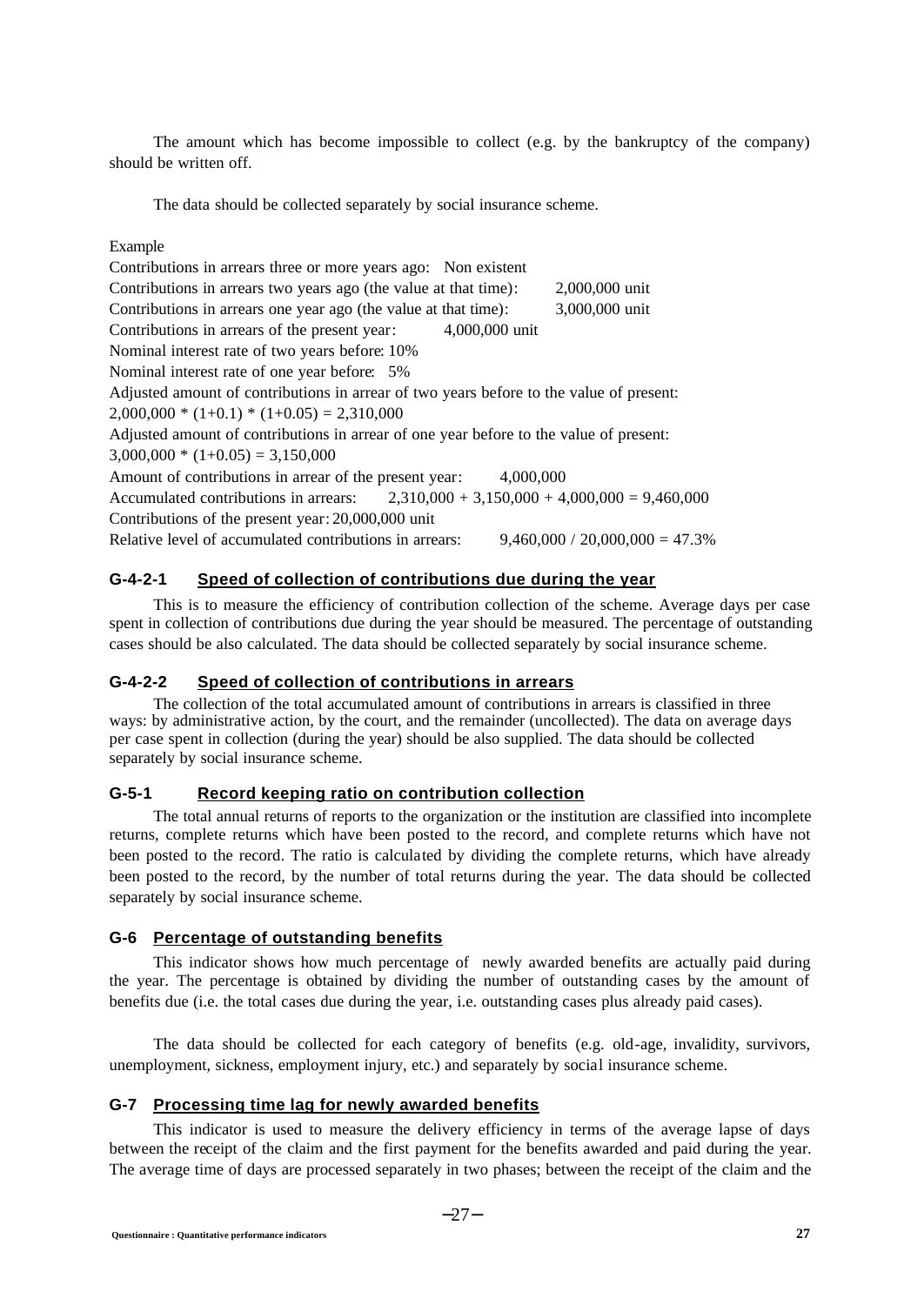decision of the amount, and between the decision of the amount and the first payment. This indicator might be obtained only by conducting an independent survey.

The data should be collected for each category of benefits (e.g. old-age, invalidity, survivors, unemployment, sickness, employment injury, etc.) and separately by social insurance scheme.

### **G-8 Error rate on benefit payments**

This indicator is obtained by dividing the number of errors in payment by the number of total payments made during the year and shows the technical capacities in payment by the organization. This data should be collected for each category of benefits (e.g. old-age, invalidity, survivors, unemployment, sickness, employment injury, etc.) and separately by social insurance scheme.

### **G-9 Rate of public enquiries and complaints**

The indicator is obtained by dividing the number of public enquiries and/or complaints by the total number of insured persons and beneficiaries.

The data should be collected separately by social insurance scheme.

### **G-10 Relative level of administrative cost**

The level of administrative cost is computed by dividing the total amount of administrative expenditure by the total amount of insurable earnings or by dividing by the total amount of benefit expenditure.

The data should be collected separately by social insurance scheme.

### **G-11 Ratio of personnel cost to administrative cost**

Personnel cost as a percentage of the total administrative expenditure is computed, the details of which are listed in the table.

The data should be collected separately by social insurance scheme.

#### **G-12 Staffing level relative to insured persons and beneficiaries**

The staffing level of the social insurance scheme is established by dividing the number of staff in the organization by the number of active insured persons (or the number of contribution weeks divided by 52) or by the number of beneficiaries or by the number of newly awarded beneficiaries.

The data should be collected separately by social insurance scheme.

#### **G-13 Relative staff salary level**

This indicator shows the relative average salary level of the staff working for the social insurance scheme compared with the average insurable earnings or with the national average wage to avoid the skew effect of the limits on the insurable earnings.

The average annual staff salary and the average annual insurable earnings are first calculated. The data on the national average wage should be collected from labour statistics, etc.

The salary level is obtained by dividing the average salary of the staff either by the average salary of the insured population or by the national average wage.

The data should be collected separately by social insurance scheme.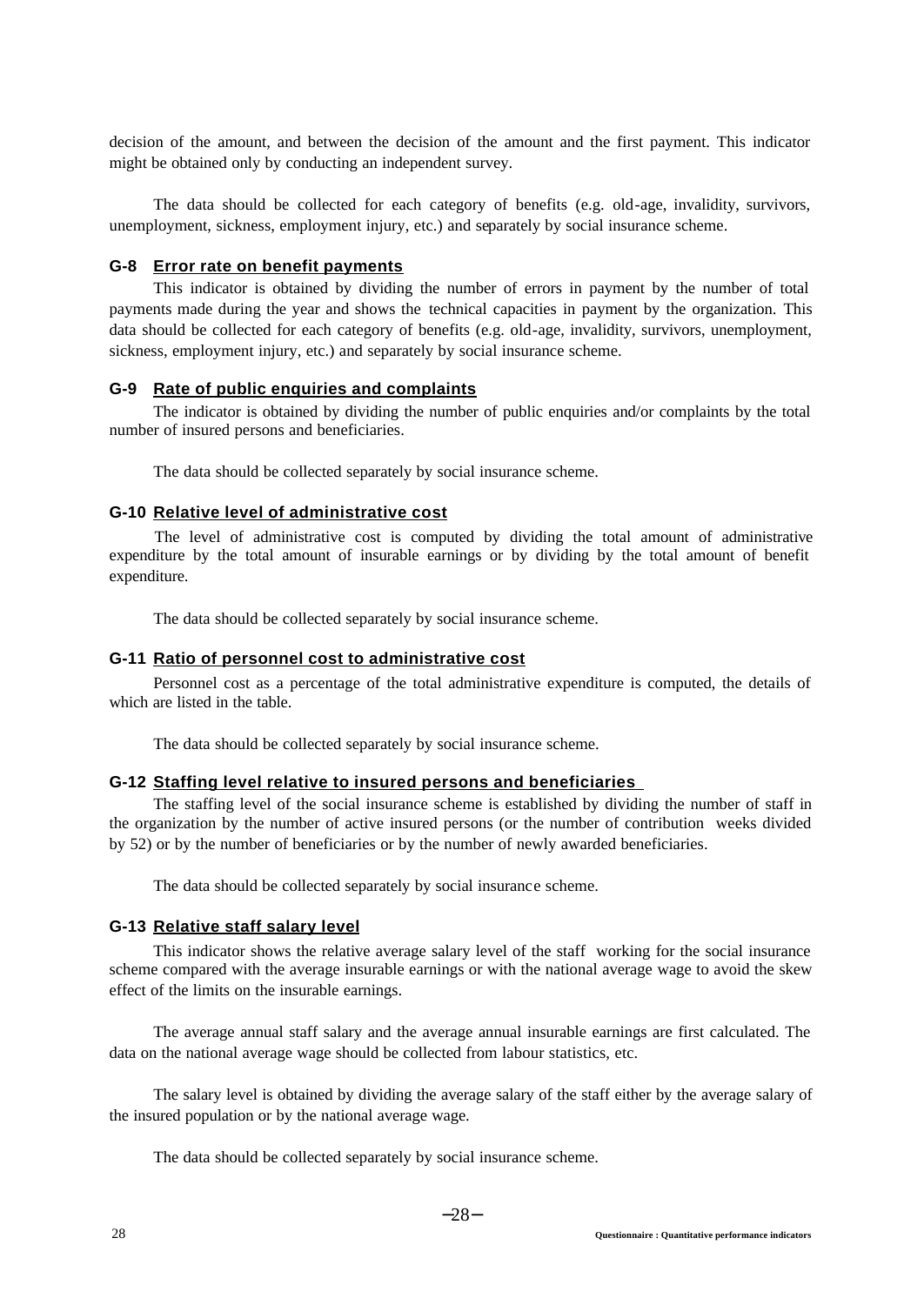# **F-1 GDP ratio of expenditure and income**

The data on expenditure and income of the scheme is contained in the financial/accounting reports. The accounting method (e.g. cash basis or accrual basis) should be clearly mentioned by the social insurance scheme. The income should be classified as specified in the table. The GDP ratio is calculated by dividing income and expenditure by GDP.

This is a basic figure to see the financial impact of social insurance schemes in the national economy.

This ratio should be computed separately by social insurance scheme. If there are several schemes, the consolidated tables at the national level are essential for the purpose of this indicator.

Example

Gross Domestic Product: 100,000,000 units Total benefits: 10,000,000 units GDP ratio of expenditure = 10,000,000 / 100,000,000 = 10%

# **F-2 Liquidity ratio**

The liquidity ratio is defined as the quotient of total income (including or excluding the investment income) divided by total expenditure (including administrative expenditure).

This indicator shows the financial situation which changes according as the scheme matures. This rate is much bigger than 1 when the scheme commences and finally become 1 or less than 1 when the scheme matures. This suggests also hints for portfolio selections, paying attention to how much should be liquidated from the reserves to pay the benefits.

The data should be collected separately by social insurance scheme.

Example Income with investment return: 500 million units Income without investment return: 400 million units Expenditure: 450 million units Liquidity ratio with investment income: 500 / 450 = 111% (the scheme is running without deficits by using investment income.) Liquidity ratio without investment income:  $400 / 450 = 89\%$  (the scheme will be in deficits without investment income.)

### **F-3 Pay-as-you-go cost rate (with and without government subsidies)**

The pay-as-you-go cost rate with government subsidies is calculated by dividing the amount of the total expenditure minus government subsidies scheduled in the legislation by total insurable earnings. The pay-as-you-go contribution rate without government subsidies is obtained simply by dividing the total expenditure by total insurable earnings.

This rate shows that the scheme should levy this rate without investment income. The rate without government subsidies is calculated to simply show the level of burden that should be borne either by contributors or the government.

The data should be collected separately by social insurance scheme.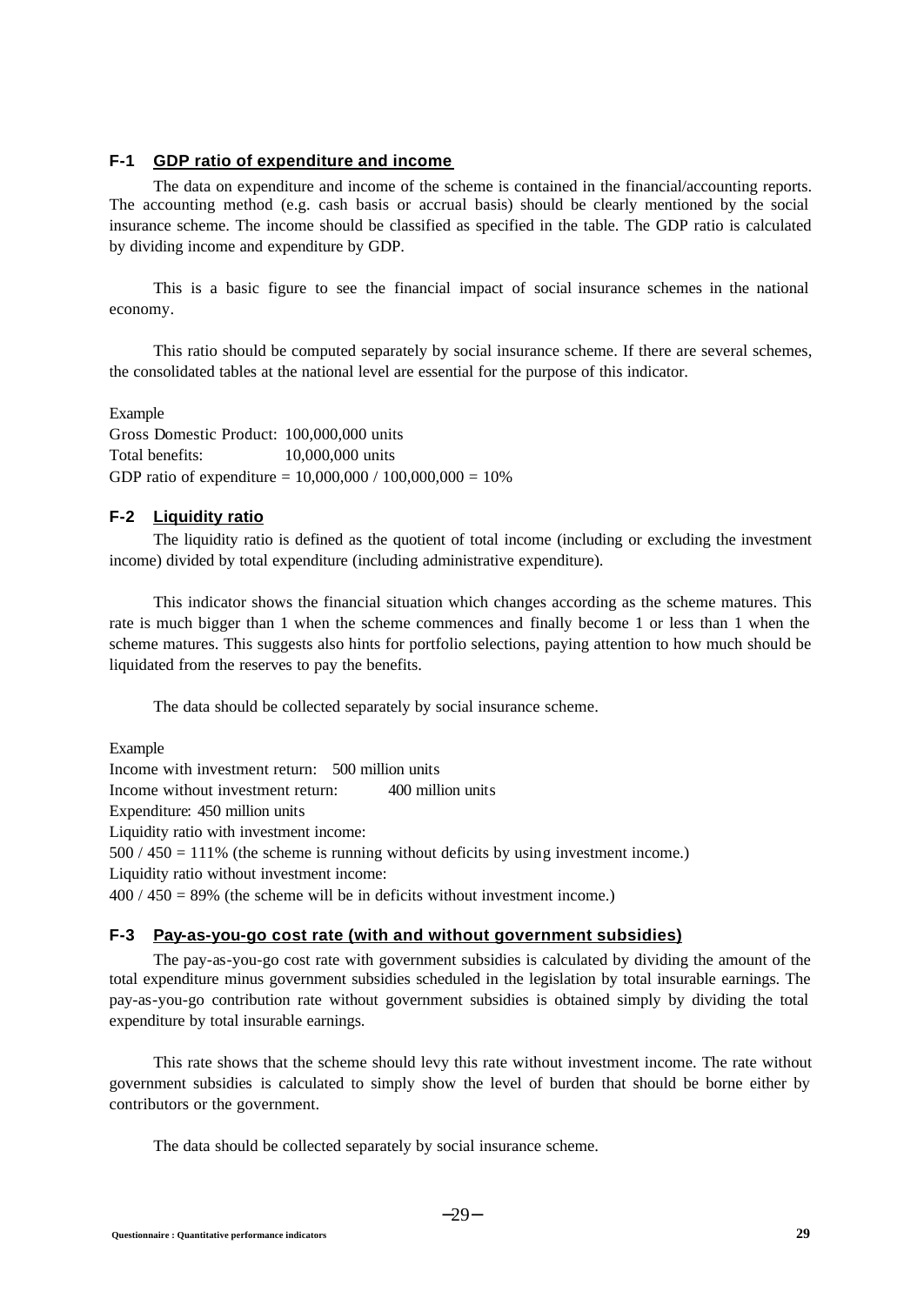Example: Total insurable earnings: 600 million units Expenditure: 60 million units Government subsidies: 20 million units Pay-as-you-go cost rate with government subsidies:  $(60 - 20) / 600 = 6.7\%$ Pay-as-you-go cost rate without government subsidies:  $60 / 600 = 10\%$ 

# **F-4 Relative level of the legal contribution rate**

The relative level of the legal contribution rate compares the level of the actual (legally fixed) contribution rate of the scheme with the pay-as-you-go contribution rate with government subsidies.

This shows the discrepancy between the actual contribution rate and the pay-as-you-go cost rate.

The data should be collected separately by social insurance scheme.

Example

Legally fixed contribution rate: 10% Pay-as-you-go contribution rate: 5% Relative level =  $10\%$  /  $5\%$  = 200%

# **F-5 Funding ratio**

The funding ratio is obtained by dividing the amount of reserves at the end of the previous year by the amount of total expenditure during the year (including the administrative expenditure).

This shows how many years the scheme would financially sustain without any income except for investment income and serves as a good indicator to show the funding level of the scheme.

The data should be collected separately by social insurance scheme.

#### Example

Amount of reserves at the end of previous year: 500 million units Amount of total expenditure during the year: 100 million units Funding ratio =  $500 / 100 = 500%$  or 5 (years)

### **F-6 Demographic (dependency) ratio**

The demographic maturity ratio shows the maturity of the scheme. It is calculated by dividing the total number of (full) beneficiaries by the total number of active insured person (i.e. insured persons who made at least one contribution during the year) or by the number of full contributors (i.e. total contributing month (weeks, days) divided by 12 (52, 365 respectively). The reason for calculating in several ways is to remove the effect of the compliance factor.

The data should be collected separately by social insurance scheme.

Example

Number of beneficiaries: 500,000 Number of insured persons: 2,000,000 Number of active insured persons:  $1,500,000$ Number of full contributors: 12,000,000 Demographic ratio No.1 =  $500,000 / 2,000,000 = 25%$ Demographic ratio  $No.2 = 500,000 / 1,500,000 = 33\%$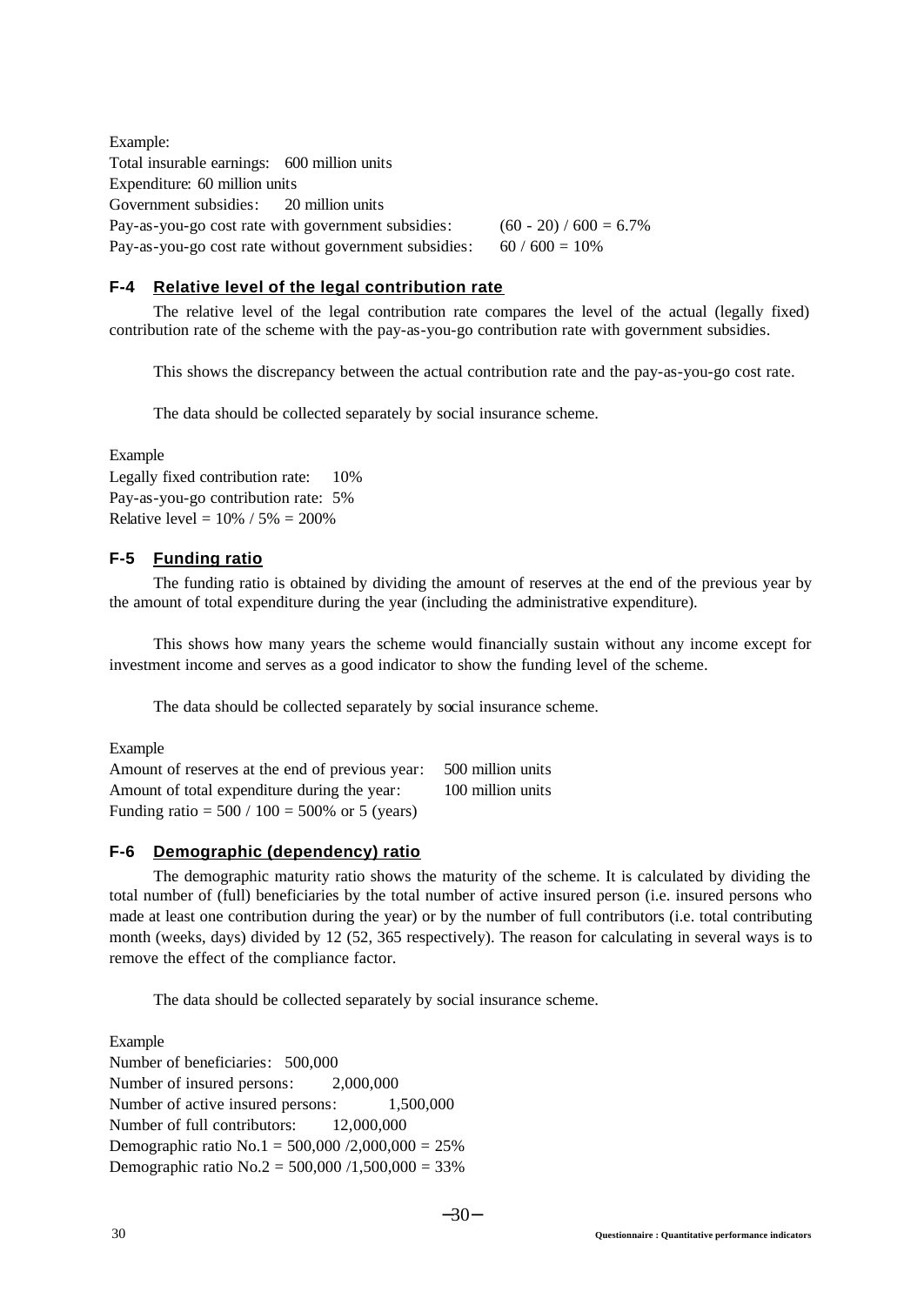Demographic ratio No.3 = 500,000 /1,200,000 = 42%

#### **F-7 Average annual effective rate of return on investment**

First, the nominal rate of return on investment is calculated by using the formulae prescribed in the table, relying on the data of the amount of total assets at the beginning and at the end of the year and on the amount of total annual investment income. The effective rate of return on investment is calculated approximately in the following three ways:

(nominal rate of return on investment) - (annual average rate of indexation on benefits) or (nominal rate of return on investment) - (annual average rate of increase in consumer prices) or (nominal rate of return on investment) - (annual average rate of increase in wages)

This is an indicator to show that the rate of return is reasonable when compared with actual economic fluctuations.

The data should be collected separately by social insurance scheme.

#### Example

Nominal rate of return on investment: 10% Average rate of indexation in benefits: 6% Average rate of increase in CPI: 4% Wage increase: 7% Effective rate of return No.1 =  $10\%$  - 6% = 4% Effective rate of return No.2 =  $10\%$  - 4% = 6% Effective rate of return No.3 =  $10\%$  -7% = 3%

#### **F-8 Liquidity of assets**

The amount of short-term assets is defined as those which could be liquidated within one month whenever necessary. Liquidity of assets is calculated by dividing the short-term assets by the amount of total expenditure during the year.

This should reflect the level of contingency reserves available under the scheme.

The data should be collected separately by social insurance scheme.

### F-9 Percentage of government assets

The amount invested in government / parastatal papers or investment vehicles, e.g. treasury bills, government stocks and government bonds, government or institutional facilities, as well as amount invested in parastatals is calculated and divided by the amount of total assets owned by the scheme.

This gives the percentage of assets in the governmental/parastatal sector. This gives another way of understanding the asset-mix of the portfolio.

The data should be collected separately by social insurance scheme.

| Example                |     |
|------------------------|-----|
| Treasury bills:<br>20% |     |
| Government stocks:     | 10% |
| Government bonds:      | 20% |
| Government facilities: | 5%  |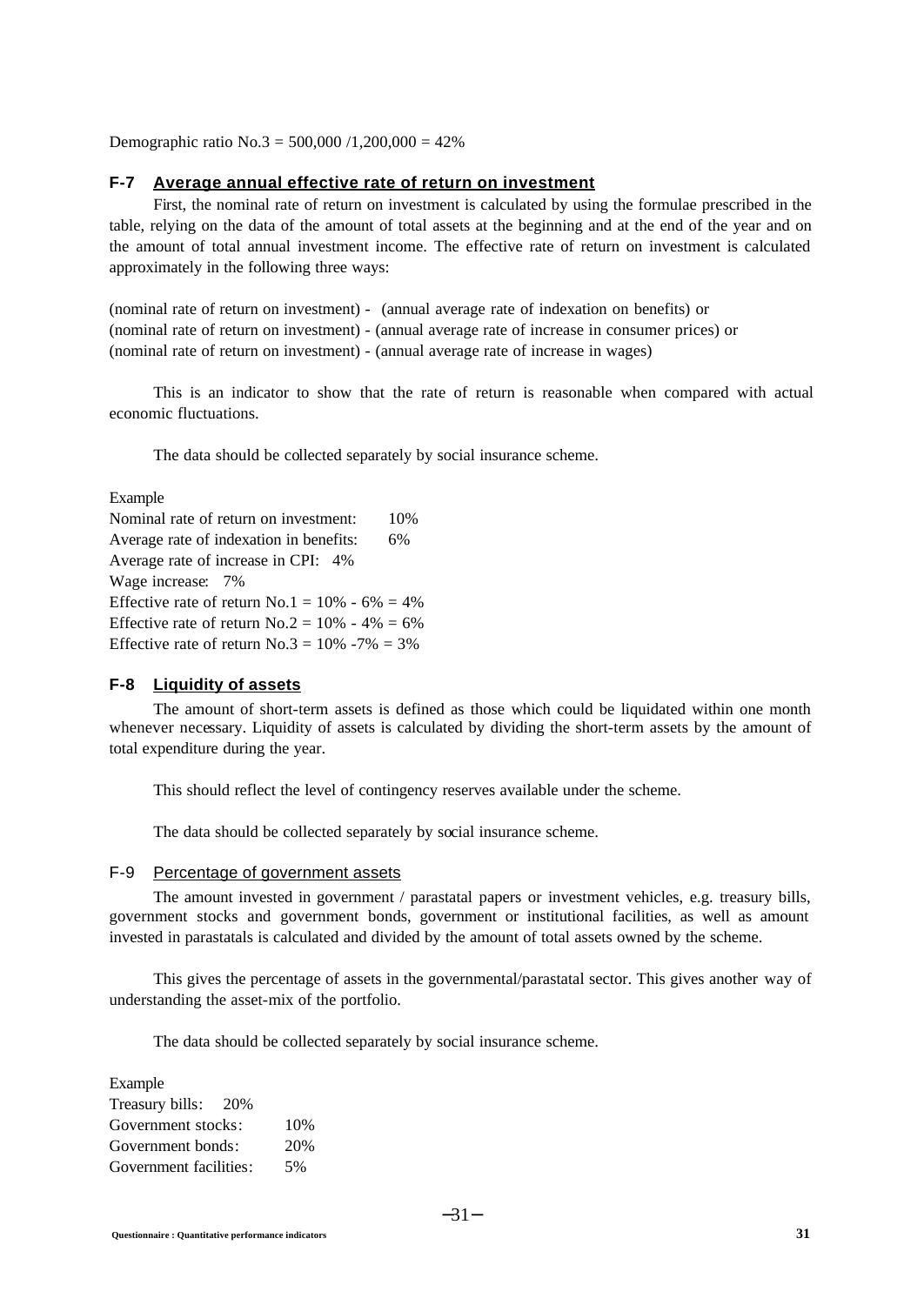Total percentage =  $20\% + 10\% + 20\% + 5\% = 55\%$